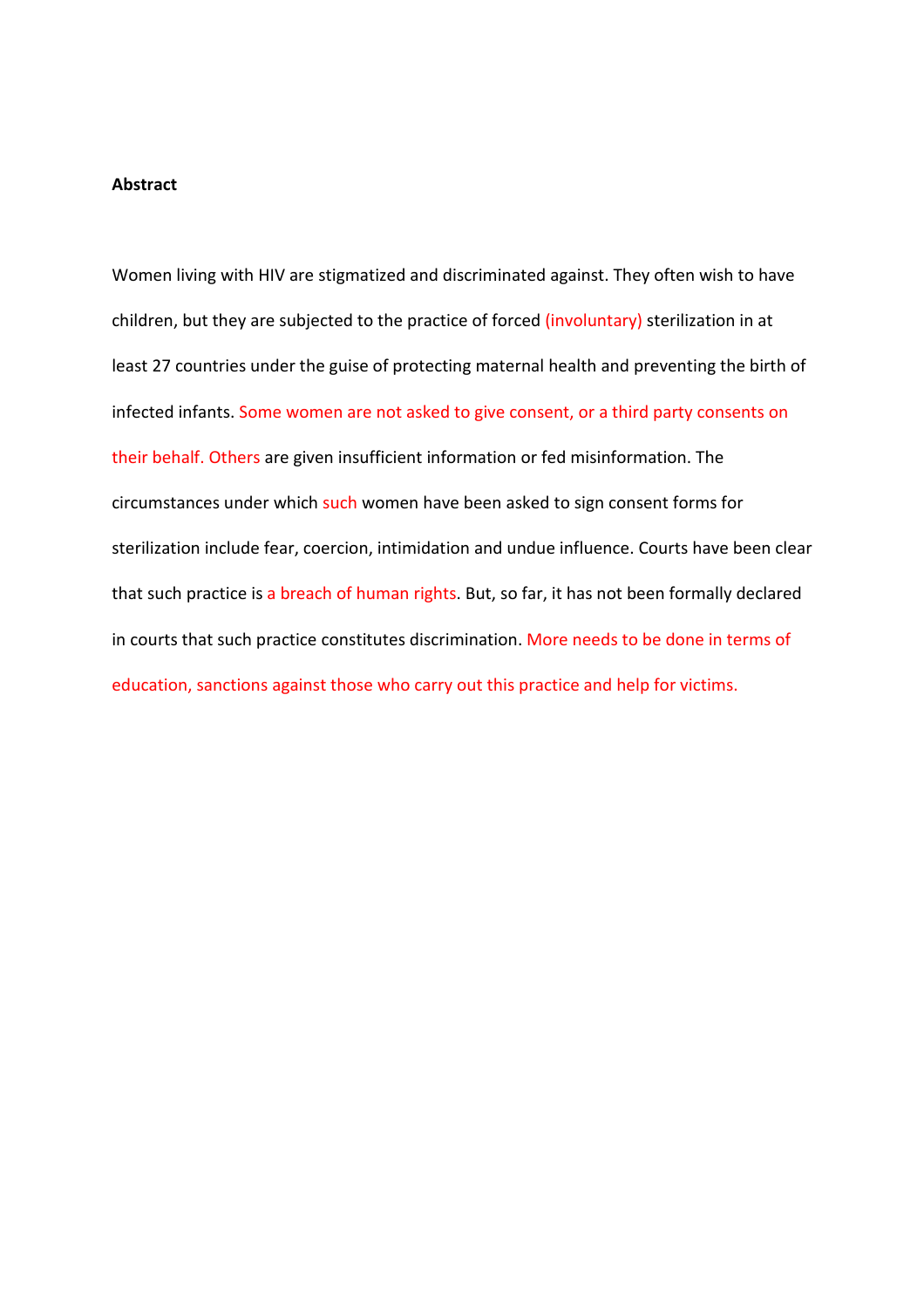# **Keywords**

Coercion, consent, HIV, non-consensual, pregnancy, sterilization, women

## **Word count**

Abstract: 141 words

Text: 3,840 words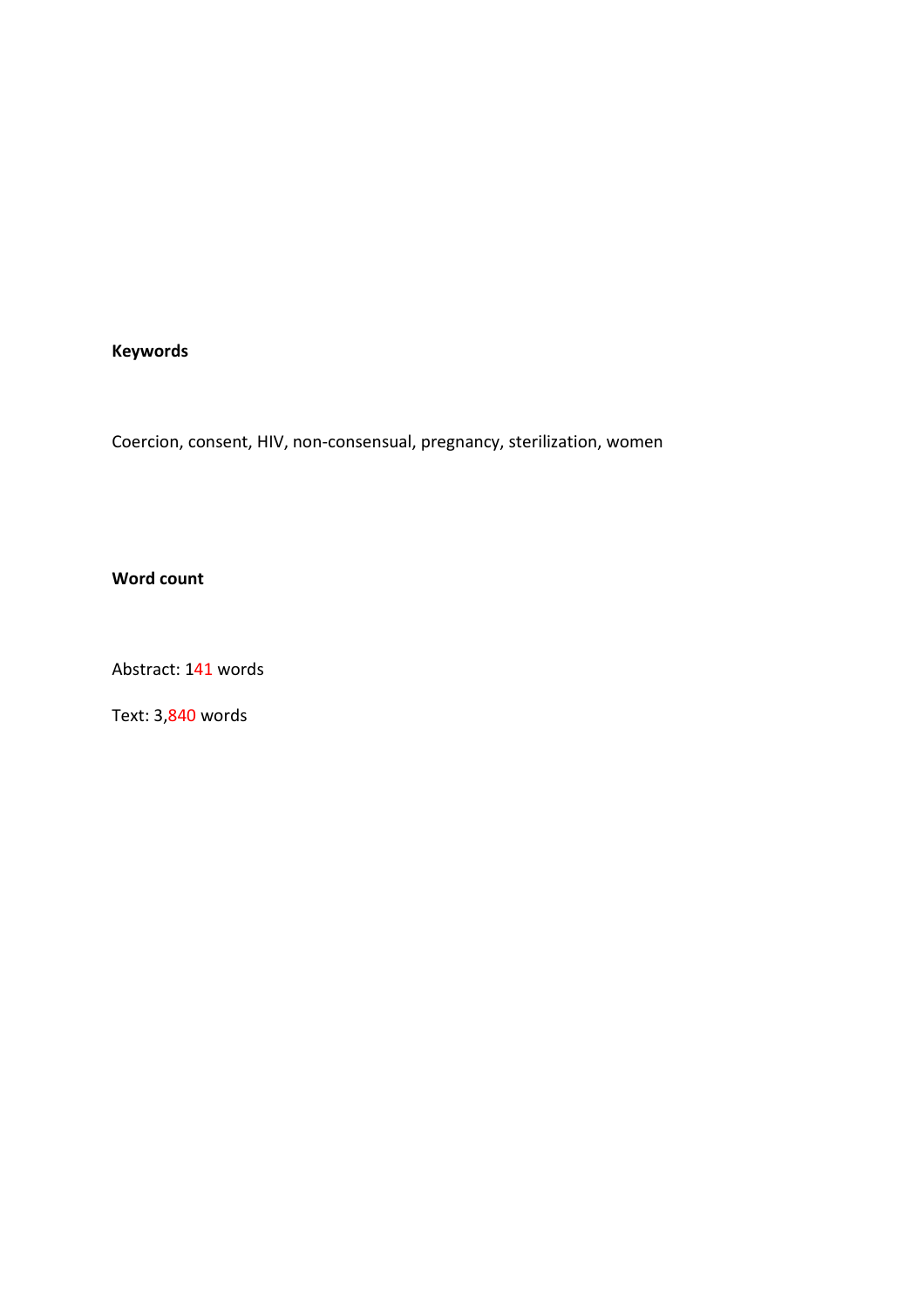#### **Introduction**

Preventing and limiting the spread of HIV is a high-priority global public health initiative. Transmission of HIV from a pregnant woman to her fetus/infant is a disastrous event as it harms a new generation. The treatment, and hence the epidemiology, of HIV have changed beyond all recognition in the space of 35 years. Nearly 30 drugs have been developed belonging to six different classes of antiretroviral therapy (ART). This has led to more appropriate treatment of pregnant women living with HIV (WLWH).

HIV physicians, obstetricians and pediatricians all undertake a colossal amount of work caring for their patients living with HIV. The pregnant woman needs life-long guidance because of her HIV status and the fetus *in utero* must be protected. Infants born to WLWH require ART for several weeks and then follow-up for some months to determine whether or not they are infected.

There is no clear-cut medical indication that a pregnant WLWH should undergo an induced abortion for her own physical safety. The concern is mainly about mother-to-child (vertical) transmission (MTCT). At the time of delivery, or soon afterwards, the question is what other interventions can prevent the recent, and any potential subsequent, offspring from becoming infected. In addition to HIV management, contraceptive measures can be employed, or sterilization considered.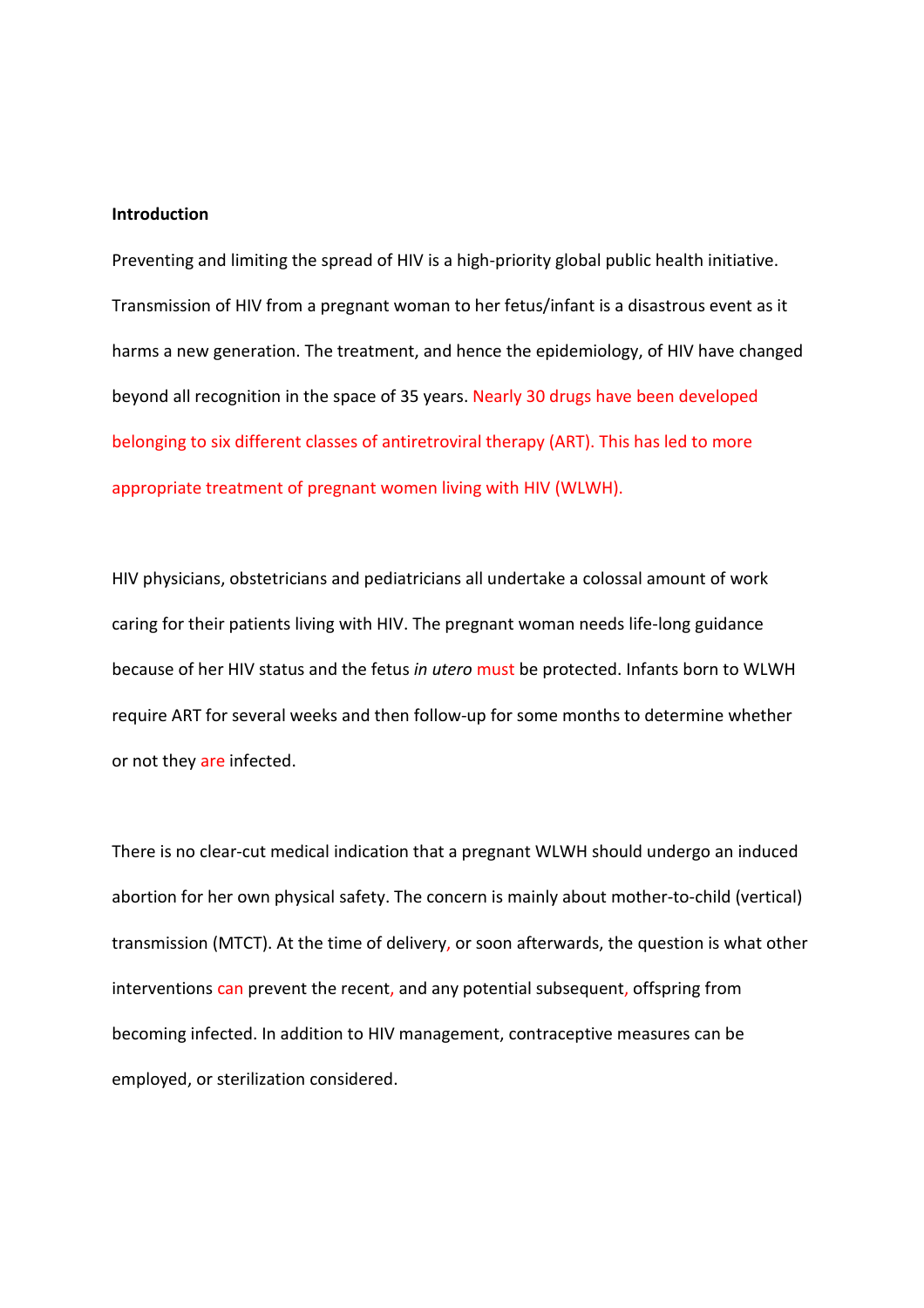However, sterilization is an intervention whose effect must be considered permanent. It is rarely necessary on therapeutic grounds – such grounds include a life-threatening chronic medical condition which would deteriorate in pregnancy or a history of multiple cesarean sections and the subsequent risk of a ruptured uterus if a woman were to have another pregnancy.

This article examines non-consensual (involuntary) sterilization of WLWH. What is meant by this is that there is a lack of valid consent for the operation. One or more of the three fundamental principles of the doctrine of consent is not fulfilled:

- Has mental capacity
- Has been given sufficient information, with an opportunity for discussion
- Is willing and not being unduly influenced, pressured or coerced (voluntariness)

The authors conducted a literature search on all material freely available on the subject in English, French and Dutch. These sources included journals in various disciplines, books, theses, government publications, publications by non-governmental organisations, articles in the lay press and information from reliable internet sources.

#### **A brief history of HIV**

The clinical picture of AIDS was first described in gay men in 1982<sup>1</sup>. The first reports of AIDS in children came in 1983. In 1984 a blood test was created to screen for HIV; it became available commercially the following year. Later in 1985, the first recommendations for the prevention of MTCT were published in the USA<sup>2</sup>. In 1987, zidovudine was approved as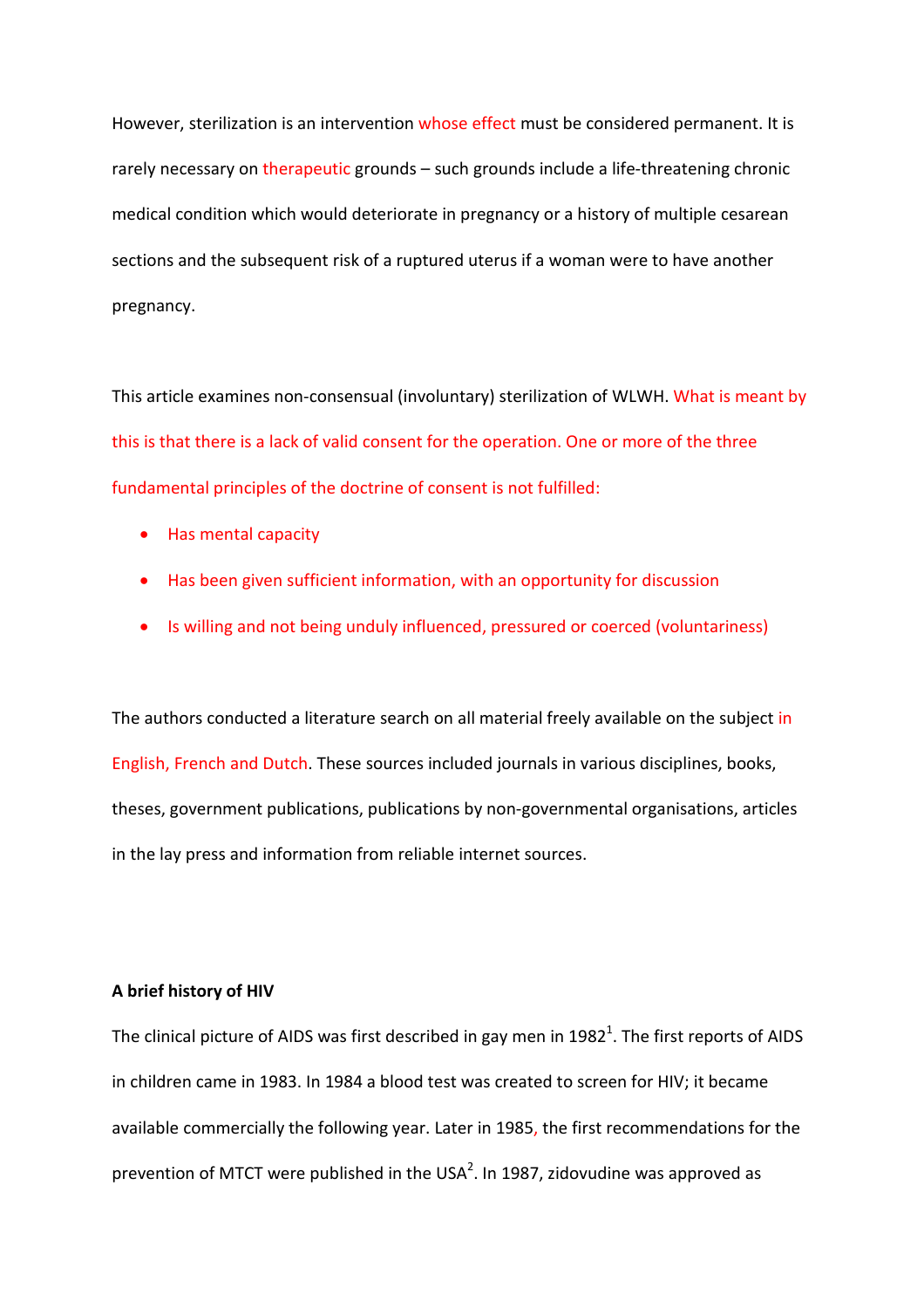treatment for HIV infection; it was not until 1990 that it was approved for use in children. In 1999, the World Health Organization (WHO) announced that AIDS was the commonest cause of death in Africa; worldwide about 33 million people were living with HIV and 14 million people had died from AIDS since the onset of the epidemic. In 2000, WHO recommended the use of ART to prevent MTCT. In 2002, South Africa's Constitutional Court ordered the government to make nevirapine available to all pregnant WLWH and their babies. As of 2015, an estimated 13.4 million children worldwide had lost one or both parents to AIDS<sup>1</sup>. Many orphans have been brought up by their grandparents, by caretaker families or placed in residential care<sup>3</sup>.

In the early years, undertaking a pregnancy for a WLWH was an unknown quantity. Before ART became mainstream and widely available, pregnancy was a high-risk state. Until the late 1990s, medical and public health concerns fed into policies that discouraged WLWH from even contemplating having children<sup>4</sup>. Early concerns that depressed immunity in pregnancy could have an adverse effect on the course of HIV infection have not been borne out. Yet, in WLWH, the incidence of miscarriage is increased and, in an established pregnancy, infectious complications are more likely.

The recommendations for prevention of MTCT initially consisted of ways to minimize the physical transmission of HIV from mother to child: safer practices during labor, cesarean section (CS) when safe/feasible, minimization of the risk of postpartum hemorrhage and avoidance of breastfeeding if the woman's social circumstances were favorable.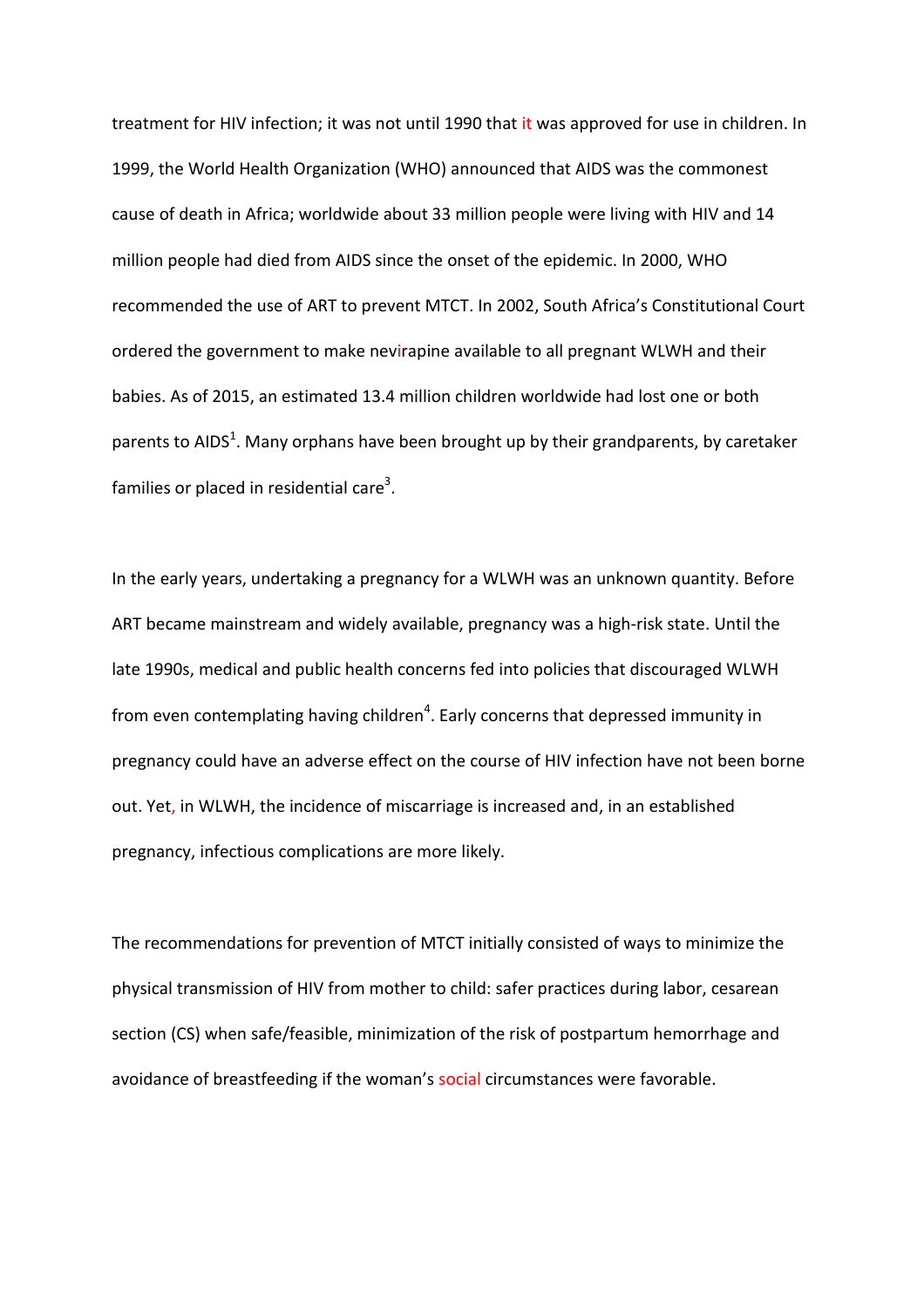#### **Current situation in relation to HIV**

Sub-Saharan Africa is the epicentre of the HIV epidemic. South Africa is the country with the largest population of HIV-positive people in the world: there were 7.1 million people living with HIV in South Africa in 2016, an adult prevalence of 19%<sup>1</sup>. The prevalence of HIV infection in women in South Africa is nearly twice as high as that in men. The explanation for this is thought to be poverty, low status and gender-based violence. More than half of all South African adults and children living with HIV are taking ART. ART has transformed the prospects of people living with HIV throughout the world from a disease with a high morbidity and mortality into a chronic condition which is monitored periodically with a near normal life expectancy<sup>5</sup>.

Globally, approximately half of all people living with HIV are women of reproductive age<sup>6</sup>. MTCT from an HIV-positive woman to her fetus/baby may occur during pregnancy, labor, delivery or breastfeeding. African countries are the most at risk of MTCT. In the absence of any intervention, transmission rates range from 15 to 45%<sup>7</sup>. Since September 2015, WHO advises that all pregnant and breastfeeding WLWH should receive lifelong ART irrespective of clinical stage of disease or CD4 count (Option B+)<sup>8</sup>. Appropriate pharmacological treatment of women of child-bearing age living with HIV prevents MTCT in nearly all cases. In 2011, a Global Plan was launched to reduce the number of new cases of MTCT by 90% by 2015<sup>1</sup>. Many countries have already reduced MTCT to such low levels that it no longer constitutes a public health problem $^9$ . Elective CS should no longer generally be promoted for WLWH taking  $ART^{10}$ .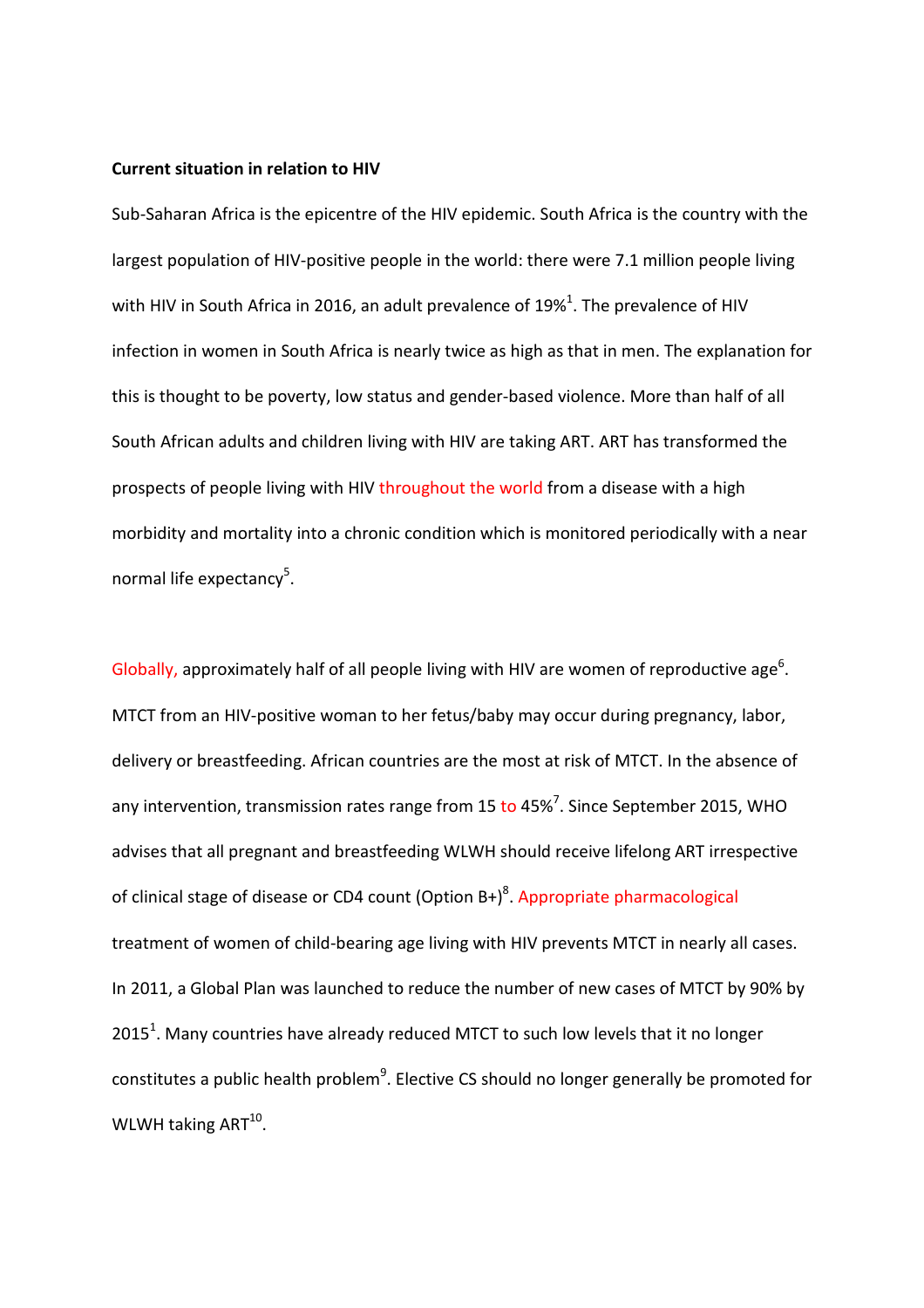#### **Reproductive intentions of WLWH**

As life expectancy has improved, more WLWH have expressed a desire to have children $11-13$ . Some of these women even feel this wish to have a family is stronger than before their diagnosis<sup>4</sup>. In addition to the personal motivation to have children, there is societal pressure and pressure from male partners. However, community attitudes to such child-bearing are often negative: a substantial proportion of the population in certain African and Asian countries think that those living with HIV should not have children<sup>14</sup>. These attitudes appear to spill over in exchanges with healthcare professionals (HCPs) who can be disapproving and unsupportive about reproductive choices<sup>4 15</sup>.

#### **Extent of non-consensual sterilization of WLWH**

Non-consensual sterilization of WLWH has been reported from low-resource countries with high HIV prevalence in four continents. The authors found reports of this practice in 11 African countries, seven Asian, one Australasian and eight Latin American countries. Almost certainly, the practice is hidden away elsewhere.

The examples of non-consensual sterilization of WLWH on record are not merely isolated reports, but part of an ongoing systemic problem. There is evidence of this practice taking place from reports over the time-period 2009 to 2015. In a nationwide survey of 10,473 South African people living with HIV, 498/6,719 (7%) of WLWH reported that they had been forcibly sterilized because of their infection<sup>16</sup>. In Uganda, a survey of 1,107 people living with HIV revealed that, of the 89 women who had been sterilized, 12 (13%) stated that they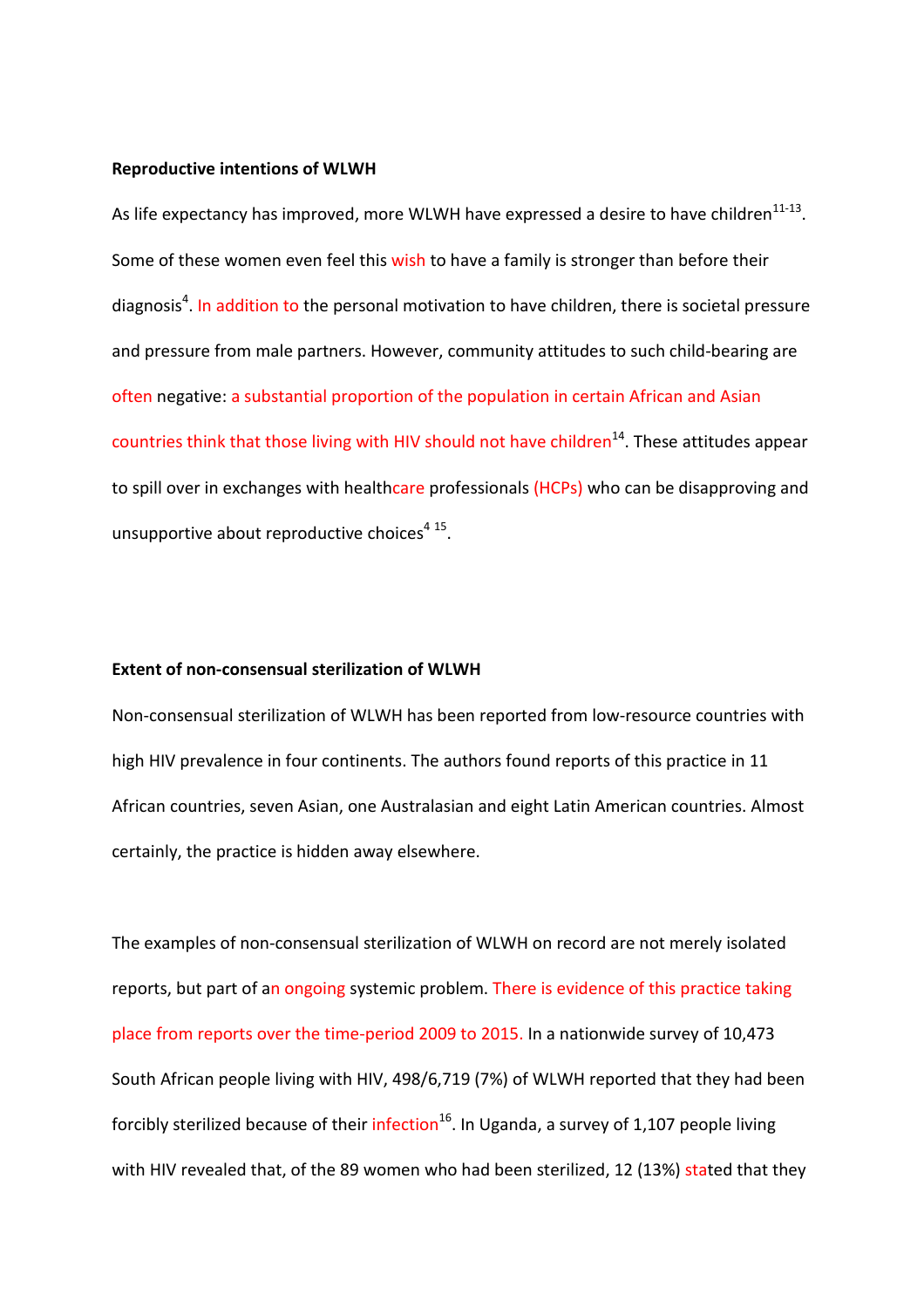had been coerced<sup>17</sup>. In Kenya, forced sterilization has been documented in more than 40 testimonies from WLWH<sup>18</sup>.

A study carried out in four Latin American countries (El Salvador, Honduras, Mexico and Nicaragua) showed that one-quarter of a sample of 285 WLWH had experienced pressure to be sterilized<sup>19</sup>. In a study conducted in six Asian countries (Bangladesh, Cambodia, India, Indonesia, Nepal and Vietnam), 86/228 (38%) of WLWH felt coerced into sterilization<sup>20</sup>. Pregnant WLWH with diagnosed HIV positivity were almost six times more likely to experience coercion than their counterparts not known to harbor the virus. Twelve out of 16 Chilean WLWH who had undergone sterilization had done so under pressure or by force $^{21}$ . In a Namibian survey, 40 out of 230 (17%) WLWH had been coerced into sterilization $^{22}$ .

Maura Elaripe had a forced sterilization in Papua New Guinea in 1999 at the age of 23 years<sup>23</sup>. She reported this experience at the  $17<sup>th</sup>$  International AIDS Conference in Mexico City in 2008. She had trained as a nurse and subsequently became an HIV activist. At the 20<sup>th</sup> International AIDS Conference in Melbourne in 2014, she reported that forced sterilization was 'option number 1' for pregnant WLWH in Papua New Guinea.

## **Lack of valid consent to sterilization**

Reports demonstrate that all three essential constituents of consent have been disregarded; in the examples below, one or more of these were not met. Performing a sterilization without valid consent is unethical, infringes professional codes of conduct and breaches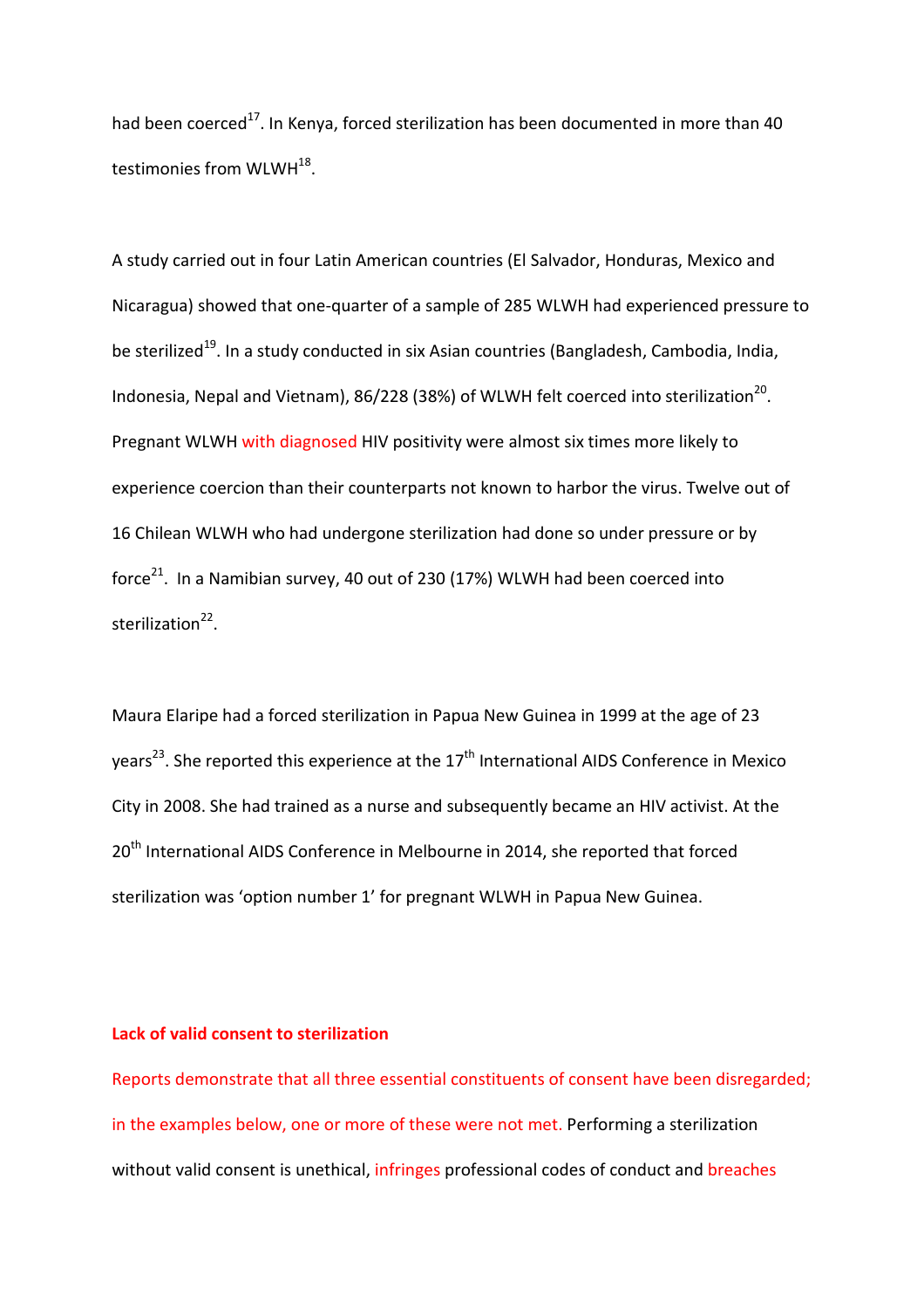human rights law<sup>24</sup>. A Chilean study showed that 42% of a sample of WLWH who had been sterilized had not given valid consent<sup>25</sup>.

#### *No consent obtained*

It is reported that some women were not asked to sign consent forms at all<sup>26</sup>. The highprofile case of Francisca was taken to the Inter-American Commission on Human Rights in 2009 by the Center for Reproductive Rights and Vivo Positivo<sup>27</sup>; her case, *FS v Chile*, is still pending at the time of writing. Francisca was 20 years old when she was sterilized with a complete absence of consent (oral or written – Chilean law requires written) during a CS in Curicó in 2002. In 2007, she filed a complaint against the surgeon, but despite a police investigation confirming that she had not given consent, the Public Prosecutor dismissed the case. She then exhausted all her domestic remedies in the Chilean court system; an appeal to a higher court was unsuccessful<sup>25</sup>.

A number of WLWH have had 'consent' given on their behalf – by husbands, partners or family members $^{18, 20}$ .

## *Lack of capacity*

Lack of mental capacity can be permanent as in the case of intellectual disability<sup>28</sup> or temporary as in the case of women who are anesthetized. In a case in Mexico, a thumbprint was taken on the consent form while a WLWH was unconscious during a  $CS<sup>19</sup>$ .

## *Insufficient information provided*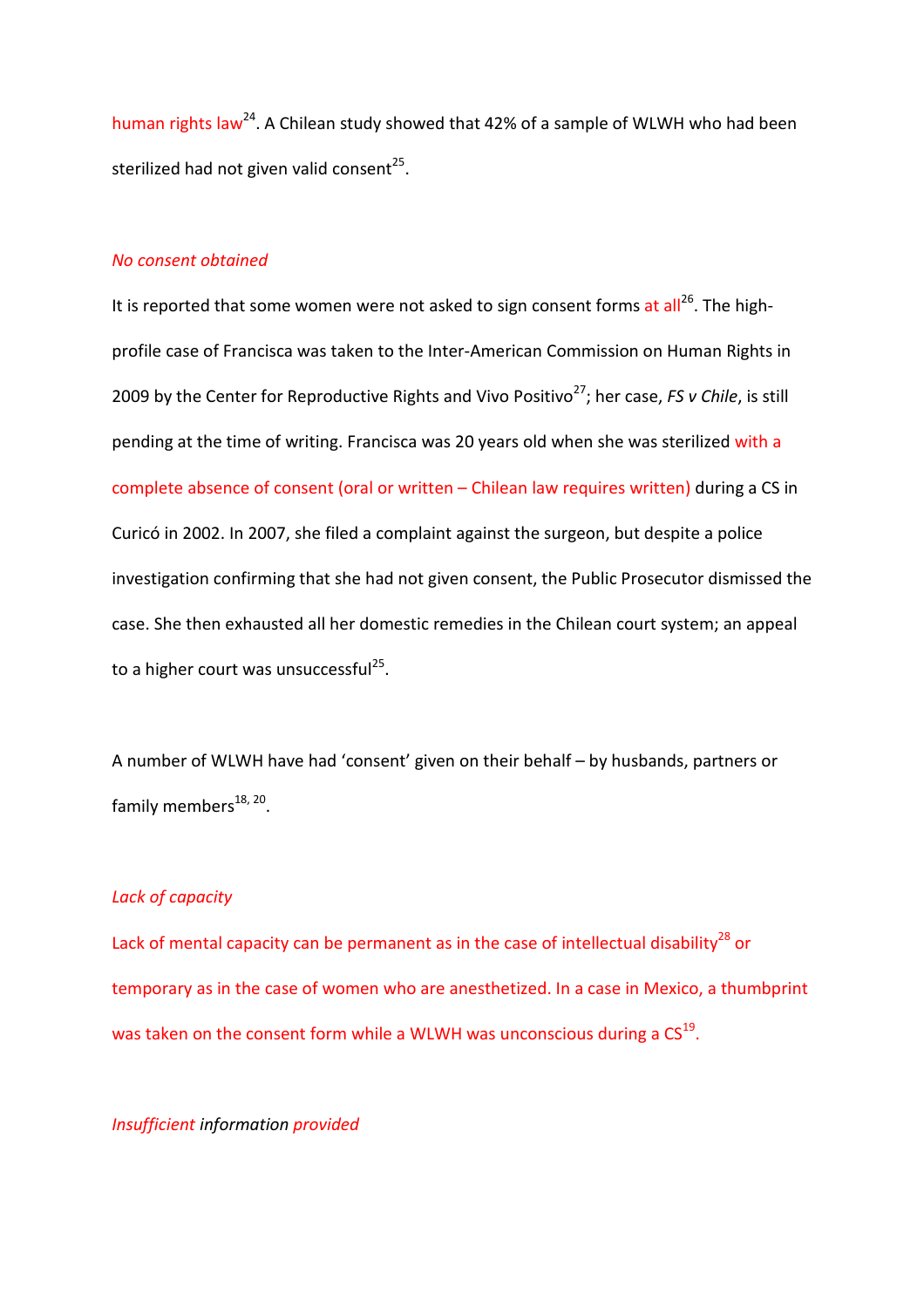#### Provision of insufficient information may be a deliberate or negligent act on the part of

HCPs. All 22 WLWH in a South African qualitative study believed that the information they were given before their sterilization operation was inadequate  $26$ . A common expression used for sterilization in South Africa is 'getting your womb closed'. It may be vernacular but, when used by HCPs, it is a euphemism that is imprecise and misleading. Latin American women have also reported that they were inadequately informed<sup>19</sup>. Some women were not told the purpose of the operation<sup>22</sup> or they signed without being given any explanation<sup>26</sup>. A few WLWH did not find out that they had been sterilized until sometime later<sup>26</sup>.

### *Misinformation*

Misinformation ranges from more subtle forms of influence to 'scare tactics' which could be seen as fraudulent. Latin American women have been misinformed about the hazards of MTCT, the risks being deliberately exaggerated $19$ . In South Africa and the Dominican Republic, HCPs misinformed women that they were likely to transmit HIV to their fetus in the future and so should not have any more children<sup>29</sup>. In Namibia, WLWH have been told that future children will die during birth, due to HIV<sup>22</sup>. In Kenya, HCPs informed WLWH that it was 'illegal' for HIV-positive women to have children<sup>18</sup>. Many WLWH were told that the procedure could be easily reversed $^{26}$ .

#### *Coercion and intimidation*

When HCPs act in a paternalistic fashion, there is a power imbalance between provider and patient, disproportionately affecting illiterate women<sup>30</sup>. Women are susceptible to exploitation and can be forced into submission. HCPs have put pressure on WLWH with only one child to be sterilized, and made this a condition for receiving medical services<sup>19</sup>. In India,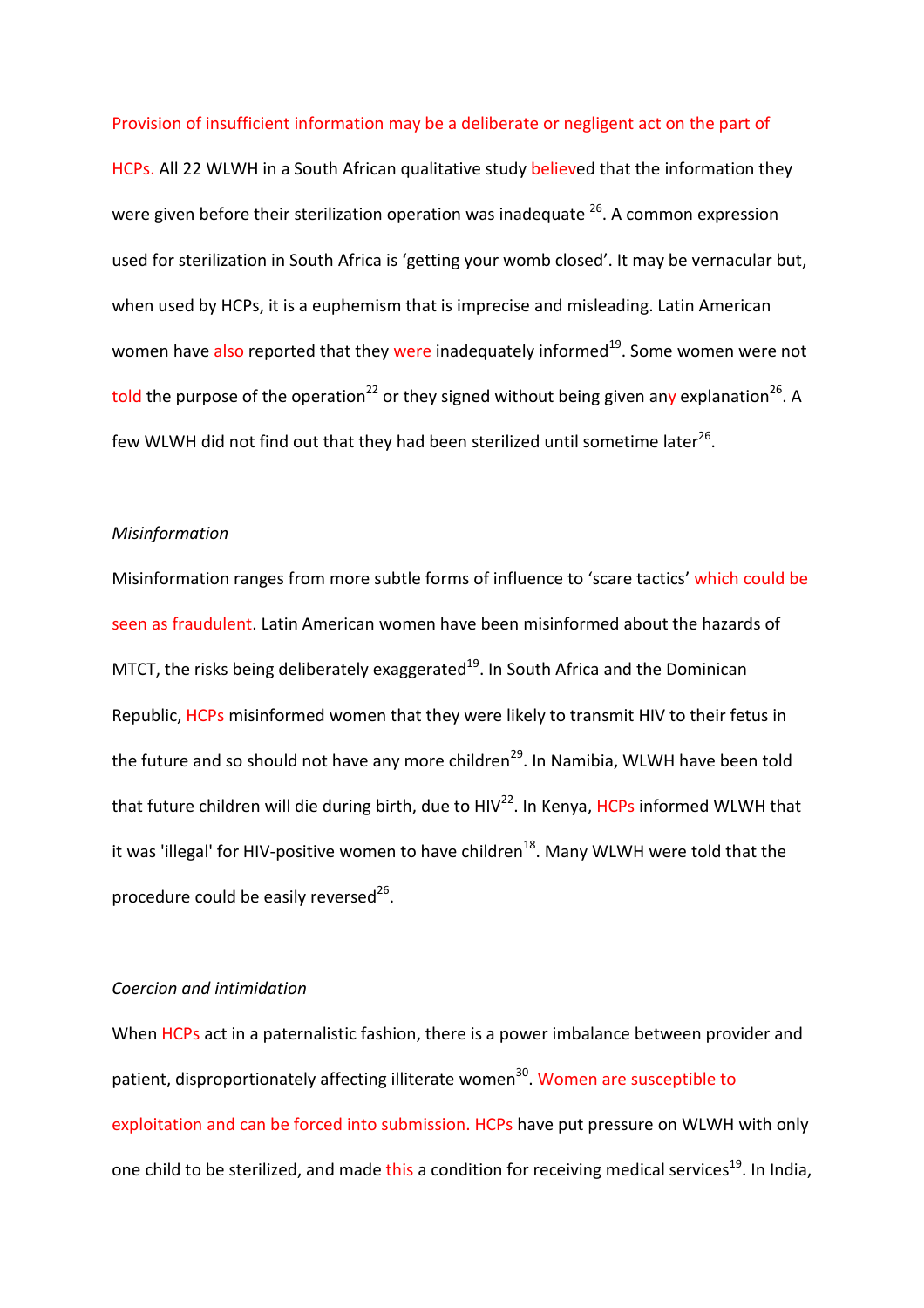some women were given free choice to make the decision but were then incentivized with free formula milk, a major consideration for those living in poverty<sup>20</sup>.

Some doctors in South Africa have refused to prescribe ART to WLWH unless they agree to be sterilized<sup>31</sup>. Also in South Africa, postpartum WLWH have been detained in hospital until they agreed to be sterilized, a violation of their right to liberty<sup>26</sup>.

In 1997, Sethembiso Promise Mthembu, a WLWH, was sterilized at the age of 22 years in South Africa, during an admission for gynecological treatment. She was coerced into the operation: the hospital refused to treat her without first performing a sterilization. She has stated "the pain of coerced sterilisation never ends ... at every point in your life you interact with it. If you start a new relationship, if a new child is born into the family, or if you start a new job and people ask you about your life<sup>"32</sup>. She went on to establish a charitable women's group called Her Rights Initiative in 2009. Subsequently she undertook a Master's degree at the University of KwaZulu-Natal, submitting a dissertation on an HIV-related subject. Ms Mthembu is a co-author of two of the articles cited as references in this paper. She can be seen making a presentation on forced sterilization on YouTube

[\(https://www.youtube.com/watch?v=SW0cw3rSpYI\)](https://www.youtube.com/watch?v=SW0cw3rSpYI).

### *Preying on vulnerability*

The vulnerability of being in labor and going through childbirth make this time inappropriate for decisions about permanent fertility control. WLWH have been sterilized in association with CS and normal delivery, sometimes as a condition for receiving treatment<sup>19 22</sup>. Some women have been asked to sign consent forms while in labor $^{18, 22, 26}$ .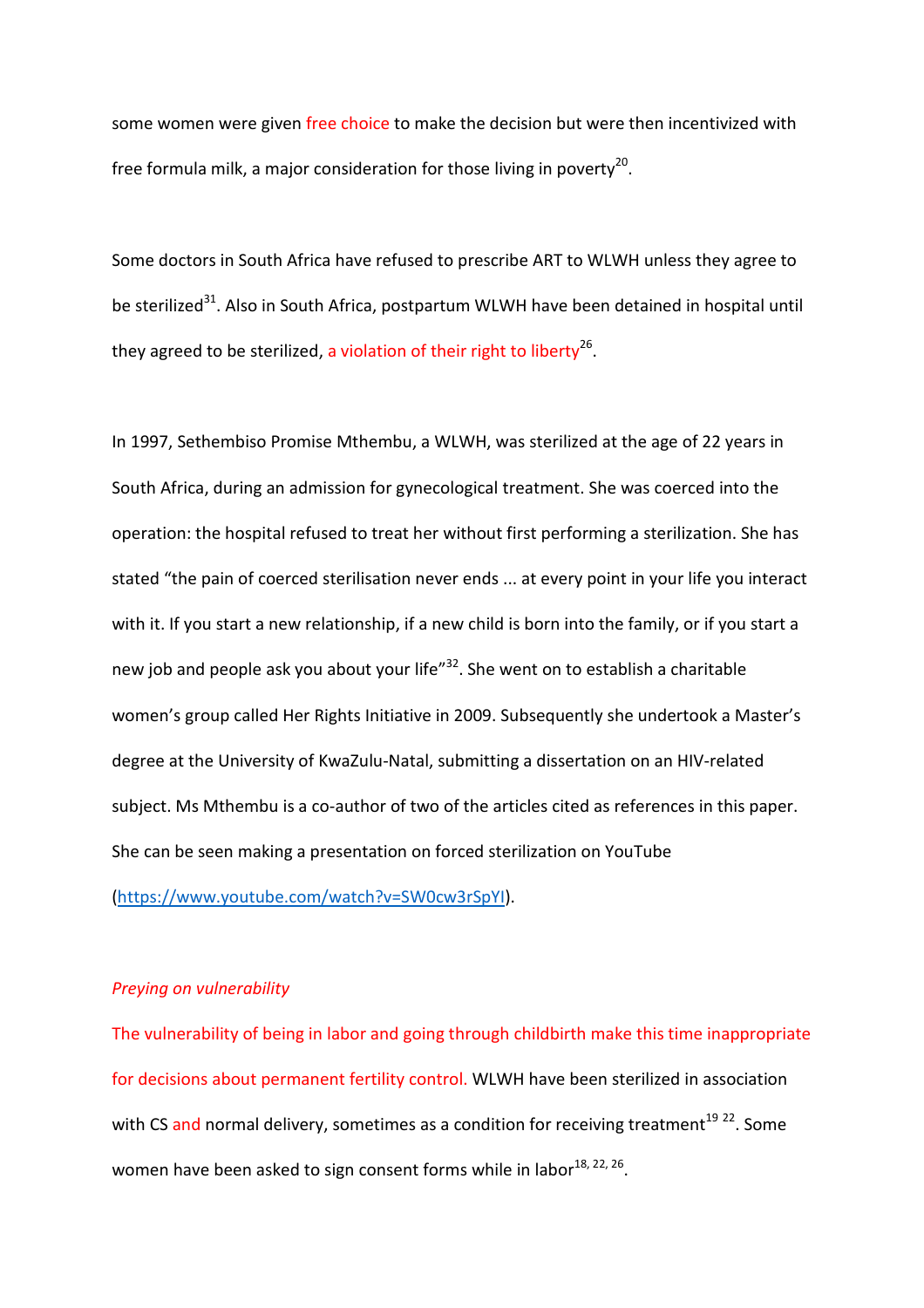#### **Consequences of non-consensual sterilization**

#### *Psychological sequelae*

Most of those who have a forced sterilization develop emotional distress. Feelings of traumatization, isolation, helplessness, stress and humiliation are long-lasting. One woman said "I feel like half a woman all the time"<sup>26</sup>. There is impact too on relationships, a negative effect on women's relationship with their partner being common. Male partners may react to a sterilization by withholding money, domestic violence or abandonment. Sterilization may be considered a ground for divorce too.

## *Stigma*

Some of the vulnerability of marginalized groups targeted for sterilization derives from stigma<sup>33</sup>. WLWH are vulnerable to social exclusion and discrimination in healthcare settings<sup>34</sup>. Once sterilized, women are deprived of the possibility of motherhood, which is in itself stigmatizing<sup>35</sup>. In Africa, the stigma associated with the inability to have children is greater than that associated with  $HIV^{29, 30}$ .

HIV infection in Sub-Saharan Africa is highly stigmatized and associated with deviance and disease, including notions of indiscriminate promiscuity and irresponsible behavior<sup>36</sup>. Some HCPs have verbally abused, humiliated and embarrassed their female HIV-positive patients<sup>26</sup>. WLWH have been bullied, humiliated, neglected and treated with a lack of compassion. Treatment by HCPs can be aggressive or violent, perhaps as 'punishment' for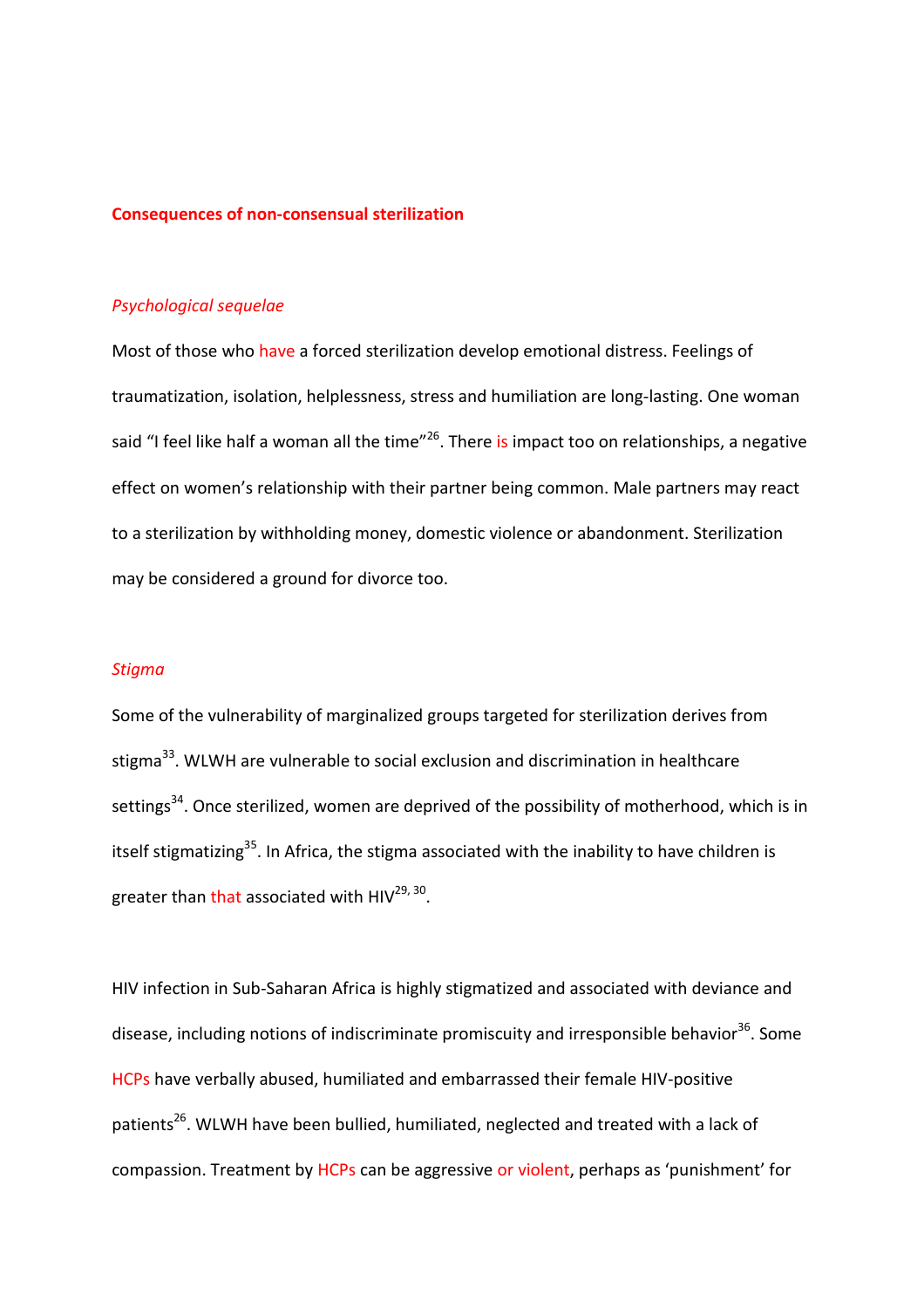women's behavior. This unprofessional conduct can continue after sterilization; one South African WLWH described being called 'inyumba', which means a worthless woman who cannot bear children $^{26}$ .

Following sterilization, women often demonstrate the characteristic internalization of stigma<sup>36, 37</sup>. Most tell no one about the procedure, often not even their partners. There are reports that, when disclosure is made, it is considered a more difficult undertaking than disclosure of their HIV status.

## *Discrimination*

It is not just HIV status that is discriminated against. The discrimination is highly gendered; the authors did not find any reports of men living with HIV being targeted for sterilization. WLWH have the compounded effects of discrimination on the basis of both HIV status and gender<sup>38</sup>. This is part of the long history of the subordination of women, the medical profession being no exception in having played its part. Doctor-patient power disparity is greater when women are being treated $39, 40$ .

## **Medical malpractice**

In 2000, the International Federation of Gynecology and Obstetrics (FIGO) stated that "no incentives should be given or coercion applied to promote or discourage any particular decision regarding sterilization". In Goa in March 2011, FIGO agreed on new ethical guidance for the performance of female sterilization emphasizing that patients must be informed that tubal occlusion is irreversible, that it cannot be justified as a medical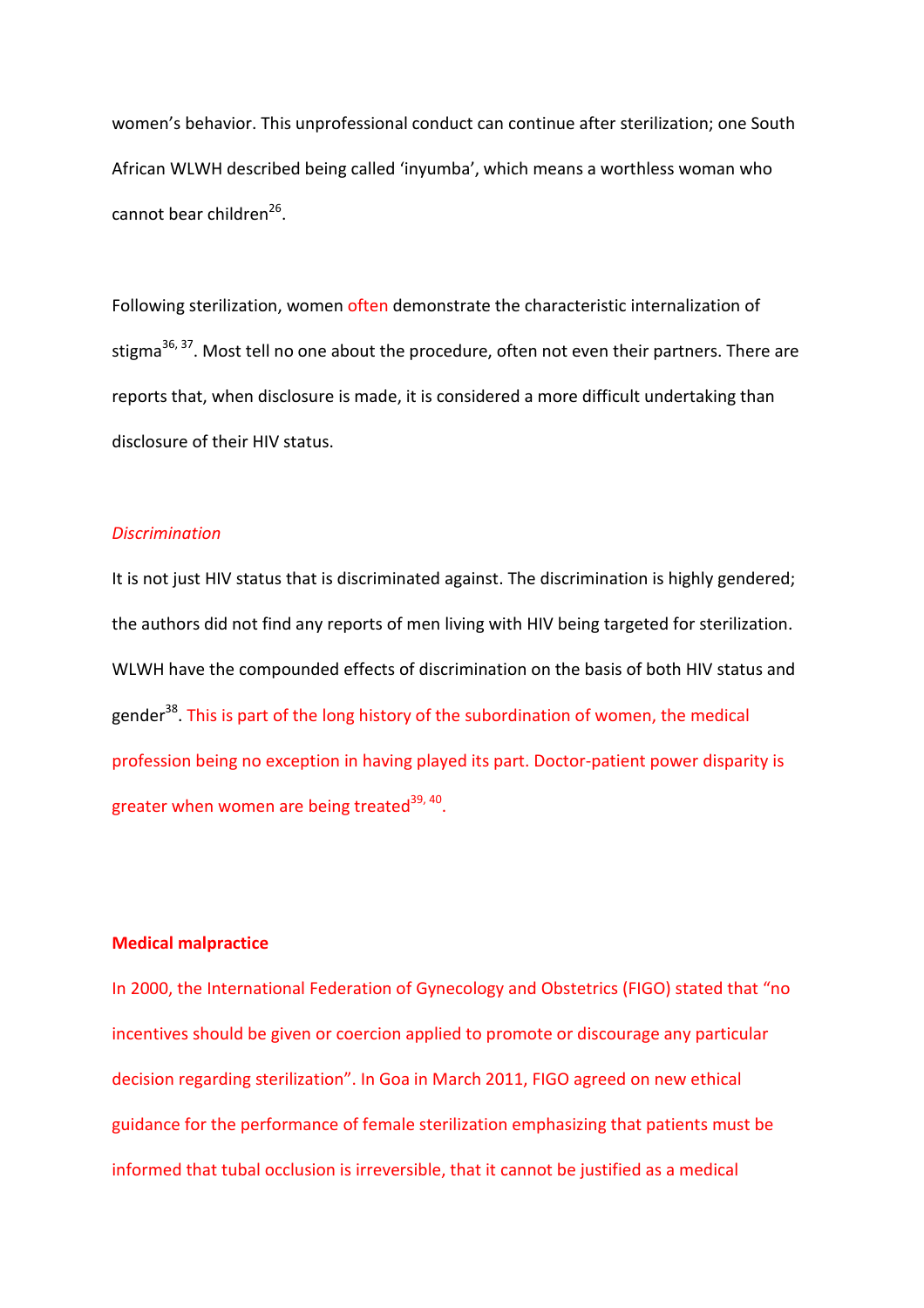emergency and that consent must never be obtained as a condition for provision of other medical care $41$ .

Physicians who take part in the malpractice of non-consensual sterilization are not honoring their professional and ethical duties<sup>42, 43</sup>. The mistreatment of WLWH in this way cannot be excused by lack of availability of ART in low-resource countries, as ART is now widely available throughout the world $44$ .

## **Legal aspects**

## *Human rights*

In 1999, the Committee on the Elimination of Discrimination against Women encouraged all countries to make more effort with respect to article 12 of its 1979 Convention on women and health<sup>45</sup>. Non-consensual sterilization is a violation of fundamental human rights, including the right to health, the right to information, the right to privacy, the right to decide on the number and spacing of children, the right to found a family and the right to be free from discrimination<sup>46</sup>. Human rights bodies have also recognized that non-consensual sterilization is a violation of the right to be free from torture and other cruel, inhuman or degrading treatment. Human rights standards require that family planning services for WLWH should not restrict reproductive freedom and should be non-coercive.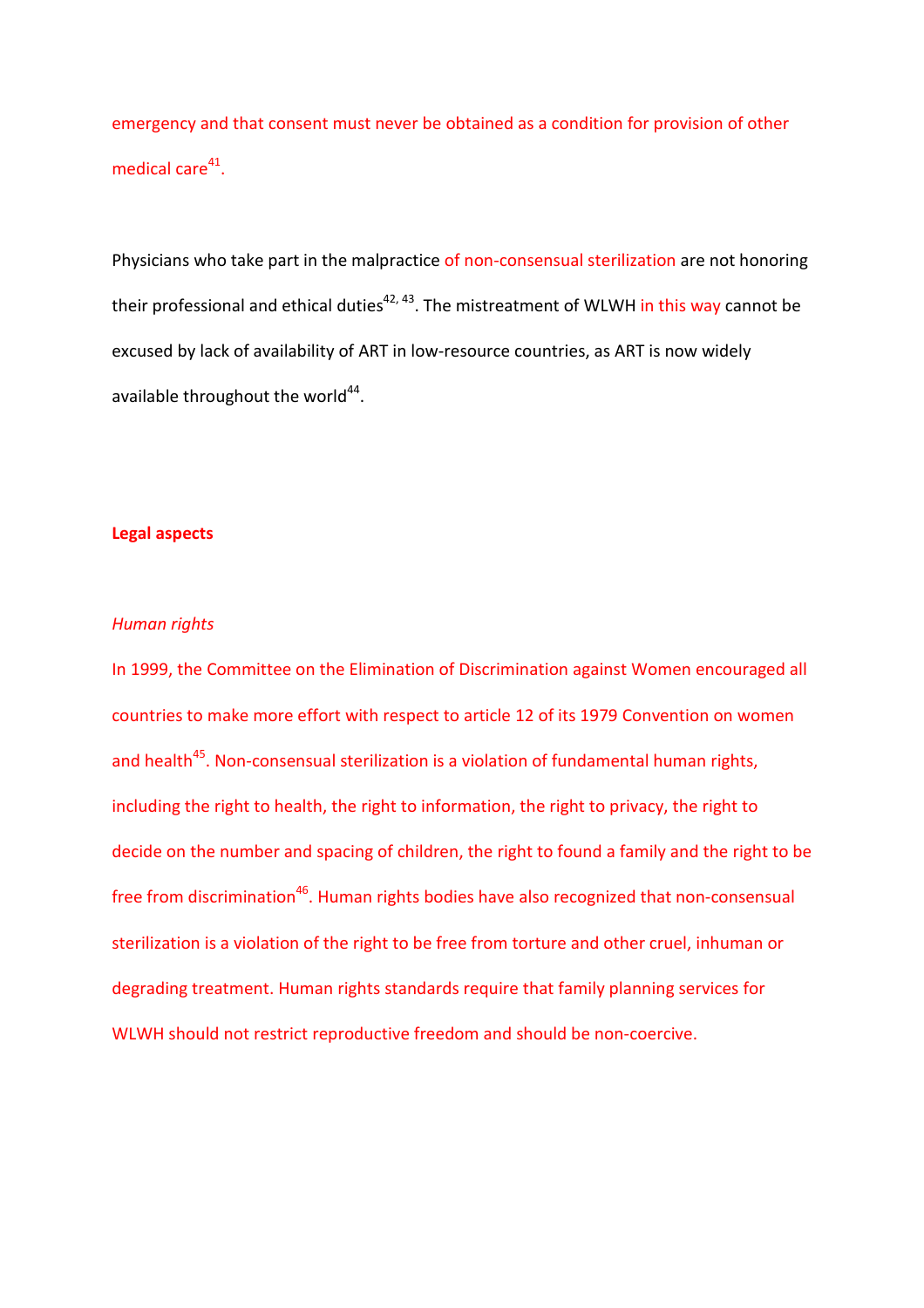Forced sterilization is outlawed by Article 7 (Section 1g) of the Rome Statute of the International Criminal Court<sup>47</sup>. The African Commission specifically condemns involuntary sterilization of WLWH in its Resolution  $260^{48}$ .

South Africa was the first nation to include the right to reproductive health services in its Constitution and has a specific statute that prohibits sterilization without valid consent<sup>30</sup>. It is disappointing that this country lacks the ability to enforce its progressive laws.

## *Court cases in Africa*

The findings of the 2008 International Community of Women living with HIV/AIDS (ICW) study in Namibia resulted in a government investigation; this found no wrong-doing<sup>25</sup>. Not content with this outcome, ICW and the Legal Assistance Centre filed a total of 16 lawsuits against the Ministry of Health and Social Services as well as the three hospitals in question.

In 2012, three of the 16 WLWH each sued the Namibian government in the High Court. All three had been sterilized in public hospitals in the mid-2000s at the time of a CS. The women alleged violations of a range of constitutional rights, lack of valid consent and discrimination based on their HIV-positive status. The Namibian High Court ruled that there was evidence that the women had been sterilized without valid consent but found insufficient evidence that they had been discriminated against because of their HIV status<sup>49</sup>.

The government appealed to the Supreme Court, which upheld the High Court ruling in 2014. The Supreme Court judgment, *Government of the Republic of Namibia v LM and*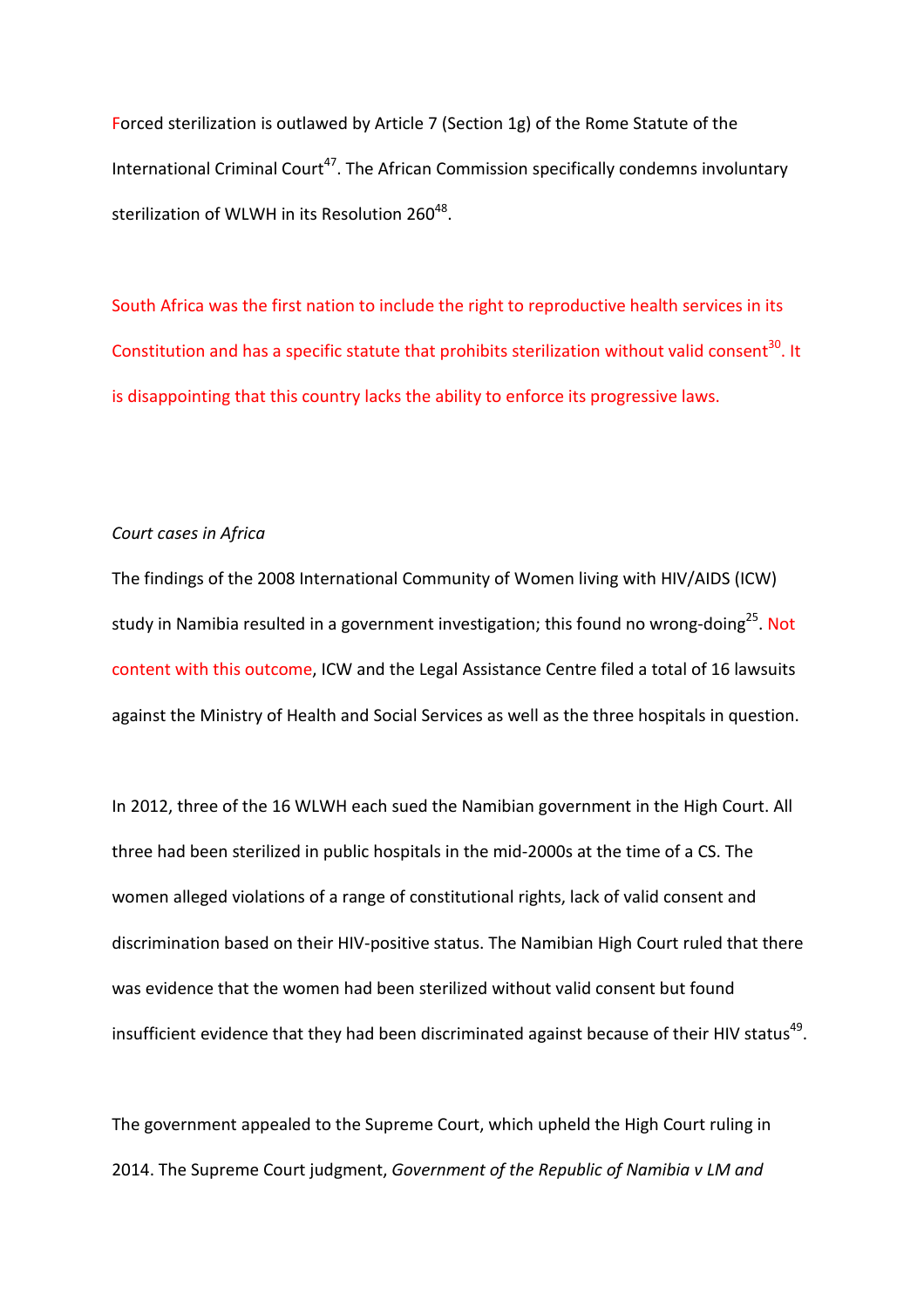*others*50, was a landmark decision. Although the women had signed consent forms for cesarean section and BTL (abbreviation for bilateral tubal ligation), it was ruled that consent could not have been valid when (i) the women were in labor, (ii) the procedures had not been properly explained to them (use of abbreviations and lack of Oshiwambo interpreters contributed to this) and (iii) there was no opportunity to weigh options. The Supreme Court did not find discrimination based on HIV status but deplored medical paternalism as specifically harmful to the three women in this case and more generally. Legal scholars have suggested that, not only did the Court miss an opportunity to consider the human rights implications of forced sterilization, but that a case for gender-based violence should have been mounted by the lawyers acting for the women $51$ .

A similar case (*SWK & 5 others v Médecins Sans Frontières-France & 10 others*) concerning four women is still pending in the High Court of Kenya at the time of writing. It is hoped that this Court will take a more progressive approach to the human rights issues raised by involuntary sterilization than the Namibian courts did.

In 2014, a South African WLWH who had been forcibly sterilized won her case against the Durban Health Department and was awarded almost ZAR500,000 (about US\$37,000) in an out-of-court settlement<sup>52</sup>. The woman had been sterilized without her express consent during a CS in 2009. She had signed consent forms for the operation but did not appreciate that the forms included sterilization.

**Preventive and ameliorative measures**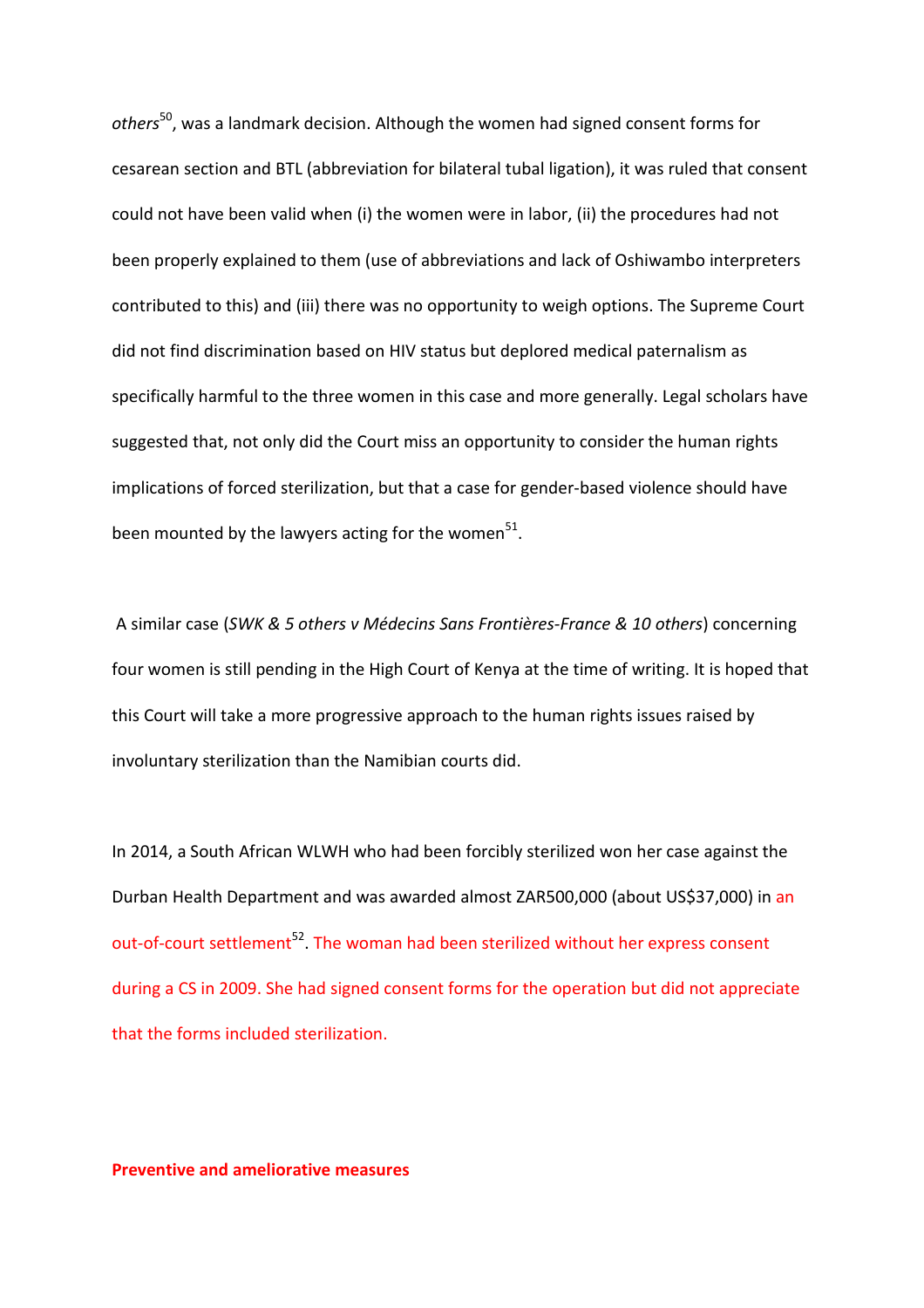Possible ways of reducing non-consensual sterilization abuses have been mooted<sup>30</sup>. Medical training in sexual health can be improved. National obstetric and gynecological associations could make it a priority to develop continuing professional development programs that focus on taking consent for sterilization. Professional regulators could suspend or revoke medical registration if sterilization is performed without valid consent. Legislation can be adopted by parliaments making it illegal to attempt to obtain consent for sterilization during labor, immediately preceding any surgical procedure or induced abortion, or after administration of sedatives, psychotropic drugs or premedication for anesthesia.

The lives of those women who have already been subjected to the intervention can be improved by governments promoting access to justice and by the granting of reparations (including an apology and a cash payment).

### **Discussion**

#### *Findings and interpretation*

Non-consensual sterilization of WLWH is being practised in 27 countries. The fact that their Intentions to have children are similar to those of seronegative women is not taken into account. Some HCPs are unaware that the wishes of the patient in front of them should come before any public health considerations. Professionals are treating WLWH in ways that do not fully respect the women's autonomy; they are misusing their power.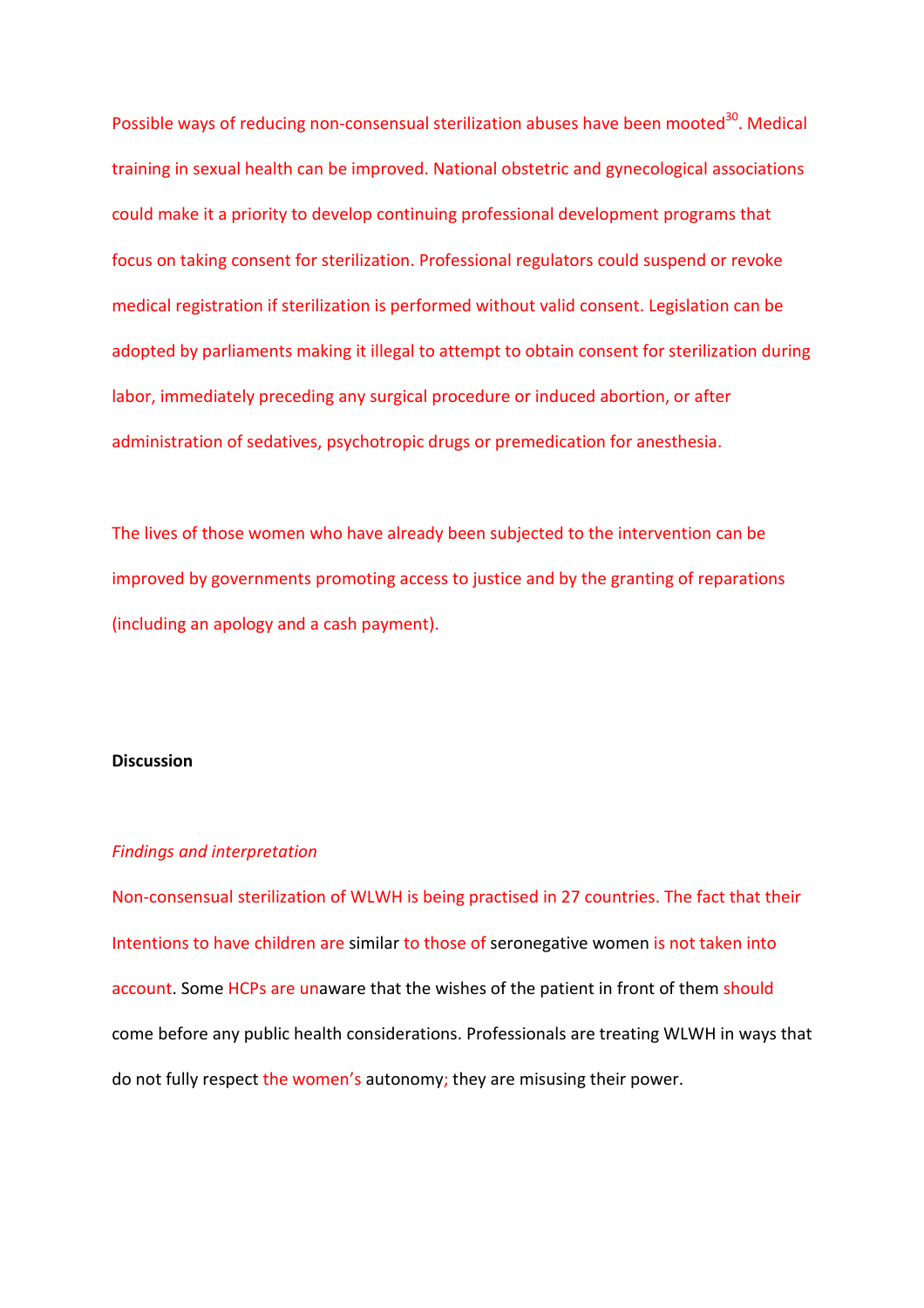HCPs are riding roughshod over guidance on the consent process. Forced sterilization takes away women's fertility and their choices for family building in the future. Such an intervention is discriminatory on the basis of both gender and HIV status, even though the courts have so far been hesitant to find as much. In the countries in which these sterilizations are taking place, loss of fertility is extremely stigmatizing and affects considerably the lives of WLWH. Ostracism in society for such women is more due to the sterilization than to HIV, the latter being so commonplace in certain countries.

## *Relevance of the findings – implications for clinicians and policymakers*

HCPs need educating on the scientific aspects of HIV, the ethics of consent and on their own attitudes. Not only are they causing physical and psychological harm to WLWH but they run the risk of falling foul of their professional regulators and the courts. Consideration should be given by the medical profession and governments to introducing further measures to increase awareness of this continuing violation of human rights, imposing sanctions on those who perpetrate this type of malpractice and providing justice for the victims.

## *Unanswered questions and future research*

Reports of non-consensual sterilization of WLWH have only come to light because they are actively sought or because women choose to speak out. In the majority of countries in the world, there is no published evidence. The prevalence of the practice needs to be determined by more systematic investigations. Health ministries of all countries should conduct surveys of WLWH who have been sterilized to ascertain the validity of their consent.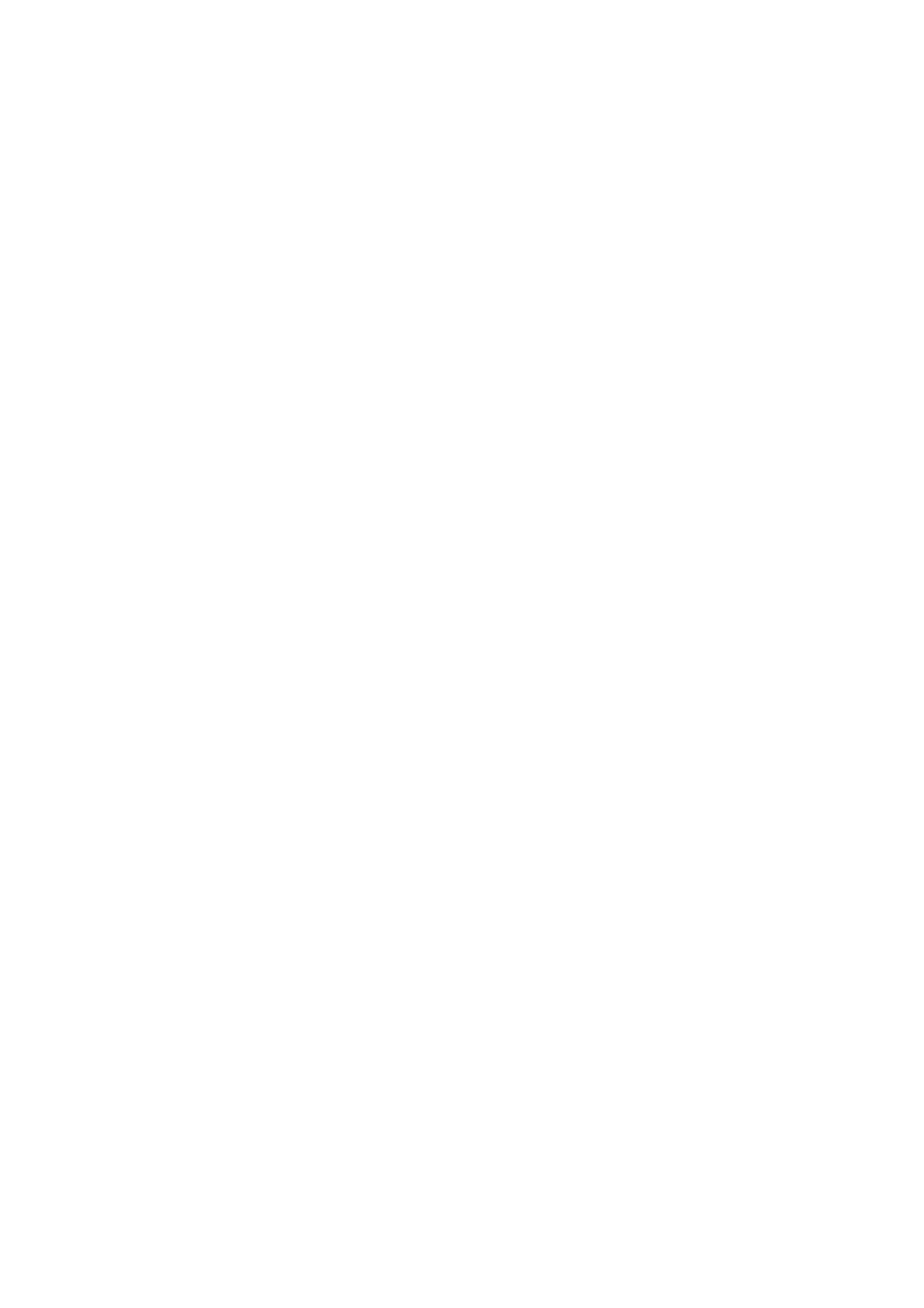## **Funding**

This research received no specific grant from any funding agency in the public, commercial or not-for-profit sectors.

## **Declaration of conflicting interests**

The authors declare that there is no conflict of interest.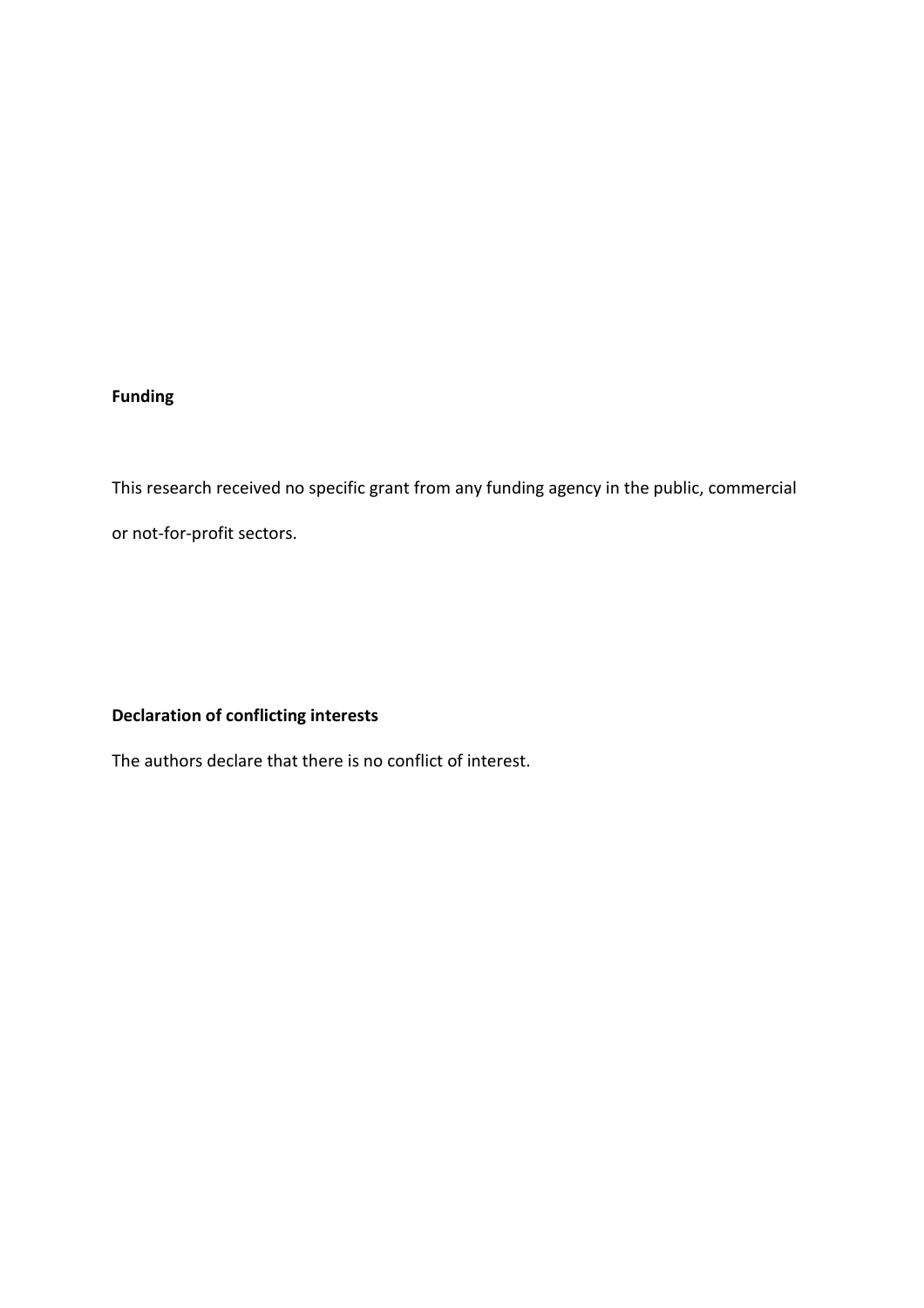#### **References**

1. Avert. Professional resources <https://www.avert.org/professionals-hub>2017: (accessed 12 October 2017).

2. Centers for Disease Control and Prevention. Current trends recommendations for assisting in the prevention of perinatal transmission of human-T-lymphotropic virus type III/lymphadenopathy-associated virus and Acquired Immunodeficiency Syndrome. *MMWR Weekly*. 1985; 34: 721-6, 31-32.

3. Nsagha DS, Bissek AZK, Nsagha SM, Assob JN, Kamga HF and Njamnshi DM. The burden of orphans and vulnerable children due to HIV/AIDS in Cameroon. *Open AIDS J*. 2012; 6: 245-58.

4. Cooper D, Harries J, Myer L, Orner P and Bracken H. "Life is still going on": reproductive intentions among HIV-positive women and men in South Africa. *Soc Sci Med*. 2007; 65: 274-83.

5. Antiretroviral Therapy Cohort Collaboration. Survival of HIV-positive patients starting antiretroviral therapy between 1996 and 2013: a collaborative analysis of cohort studies. *Lancet*. 2017.

6. Lallemant M and Jourdain G. Preventing maternal-to-child transmission of HIV protecting this generation and the next. *NEJM*. 2010; 363: 1570-2.

7. WHO. Mother-to-child transmission of HIV

<http://www.who.int/hiv/topics/mtct/about/en/>(2017, accessed 12 October 2017).

8. Anonymous. *Guideline on when to start antiretroviral therapy and pre-exposure prophylaxis for HIV*. Geneva: World Health Organization, 2015.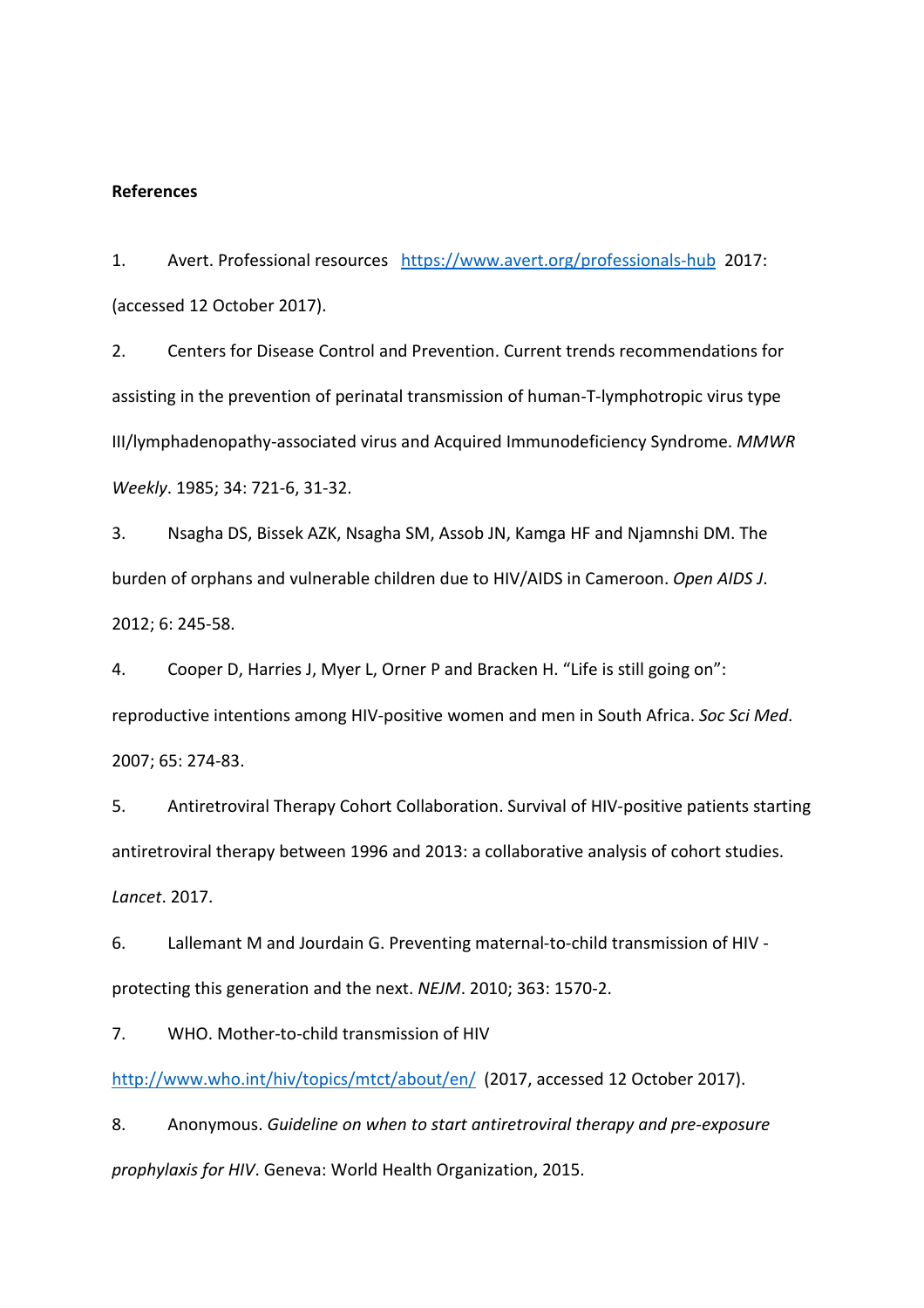9. Joint UN Programme on HIV/AIDS. On the fast-track to an AIDS-free generation www.unaids.org/sites/default/files/media\_asset/GlobalPlan2016\_en.pdf (2016, accessed 10 October 2017).

10. Kennedy CE, Yeh PT, Pandy S, Betran AP and Narasimhan M. Elective caesarean section for women living with HIV: a systematic review of risks and benefits. *AIDS*. 2017; 31: 1579-91.

11. Cuca YP and Rose CD. Social stigma and childbearing for women living with HIV/AIDS. *Qualitative Health Research*. 2016; 26: 1508-18.

12. Nduna M and Farlane L. Women living with HIV in South Africa and their concerns about fertility. *AIDS Behav*. 2009; 13: S62-S5.

13. Agbo S and Rispel LC. Factors influencing reproductiver choices of HIV positive individuals attending primary health care facilities in a South African health district. *BMC Public Health*. 2017; 17: 540.

14. Iliyasu Z, Galadanci HS, Ibrahim YA, et al. Should they also have babies? Community attitudes toward sexual and reproductive rights of people living with HIV/AIDS in Nigeria. *Ann Global Health*. 2017; 83: 320-7.

15. Ddumba-Nyanzi I, Kaawa-Mafigiri D and Johannessen H. Barriers to communication between HIV care providers (HCPs) and women living with HIV about child bearing: a qualitative study. *Patient Education & Counselling*. 2016; 99: 754-9.

16. SANAC. The people living with HIV stigma index: South Africa 2014 [http://www.stigmaindex.org/sites/default/files/reports/Summary-Booklet-on-Stigma-Index-](http://www.stigmaindex.org/sites/default/files/reports/Summary-Booklet-on-Stigma-Index-Survey%20South%20Africa.pdf)[Survey South Africa.pdf](http://www.stigmaindex.org/sites/default/files/reports/Summary-Booklet-on-Stigma-Index-Survey%20South%20Africa.pdf) Pretoria: South African National AIDS Council, 2015.

17. NAFOPHANU. The people living with HIV stigma index: Uganda

[http://www.stigmaindex.org/sites/default/files/news-attachments/PLHIV Sigma Index](http://www.stigmaindex.org/sites/default/files/news-attachments/PLHIV%20Sigma%20Index%20Report%20-%20Uganda%20Country%20Assessment%202013.pdf)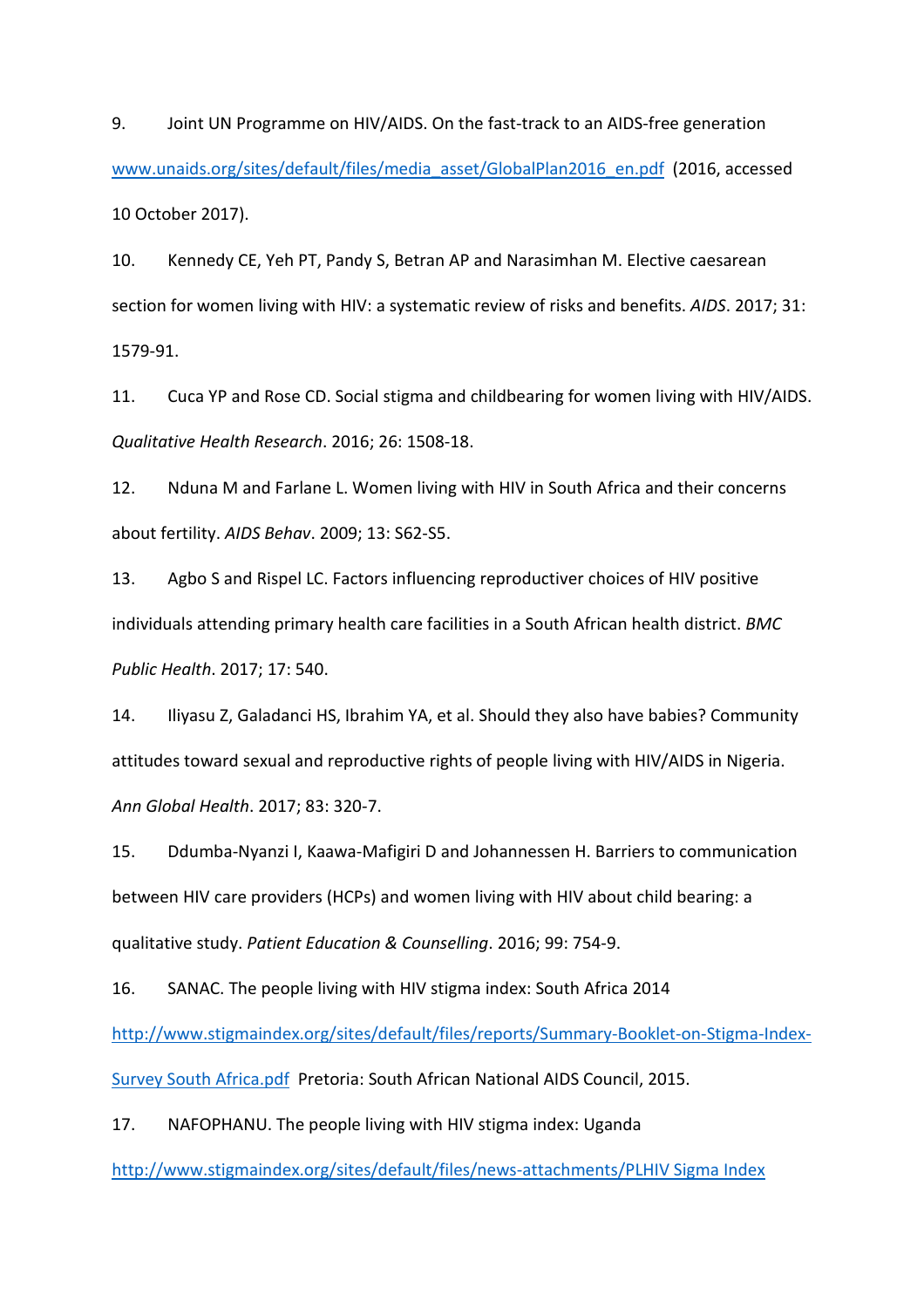Report - [Uganda Country Assessment 2013.pdf](http://www.stigmaindex.org/sites/default/files/news-attachments/PLHIV%20Sigma%20Index%20Report%20-%20Uganda%20Country%20Assessment%202013.pdf) Kampala: National Forum of People living with HIV Networks in Uganda, 2013.

18. Kasiva F. Robbed of choice: forced and coerced sterilization experiences of women living with HIV in Kenya [http://kelinkenya.org/wp-content/uploads/2010/10/Report-on-](http://kelinkenya.org/wp-content/uploads/2010/10/Report-on-Robbed-Of-Choice-Forced-and-Coerced-Sterilization-Experiences-of-Women-Living-with-HIV-in-Kenya.pdf)[Robbed-Of-Choice-Forced-and-Coerced-Sterilization-Experiences-of-Women-Living-with-](http://kelinkenya.org/wp-content/uploads/2010/10/Report-on-Robbed-Of-Choice-Forced-and-Coerced-Sterilization-Experiences-of-Women-Living-with-HIV-in-Kenya.pdf)[HIV-in-Kenya.pdf](http://kelinkenya.org/wp-content/uploads/2010/10/Report-on-Robbed-Of-Choice-Forced-and-Coerced-Sterilization-Experiences-of-Women-Living-with-HIV-in-Kenya.pdf) Nairobi: African Gender and Media Initiative, 2012.

19. Kendall T and Albert C. Experiences of coercion to sterilize and forced sterilization among women living with HIV in Latin America. *J Int AIDS Soc*. 2015; 18: 19462.

20. WAPN+. Positive and pregnant - how dare you: a study on access to reproductive and maternal health care for women living with HIV in Asia. *Reprod Health Matters*. 2012; 20 (Suppl 39): 110-8.

21. Anonymous. Dignity denied: violations of the rights of HIV-positive women in Chilean health facilities. New York: Center for Reproductive Rights and Vivo Positivo, 2010.

22. ICW. The forced and coerced sterilization of HIV positive women in Namibi[ahttp://www.icw.org/files/The forced and coerced sterilization of HIV positive](http://www.icw.org/files/The%20forced%20and%20coerced%20sterilization%20of%20HIV%20positive%20women%20in%20Namibia%2009.pdf)  [women in Namibia 09.pdf](http://www.icw.org/files/The%20forced%20and%20coerced%20sterilization%20of%20HIV%20positive%20women%20in%20Namibia%2009.pdf) London: International Community of Women living with HIV/AIDS, 2009.

23. Maura Elaripe: "I was forced to go through sterilisation and up to now I regret it" <http://www1.irinnews.org/printreport.aspx?reportid=79697> *IRIN*. Geneva2008.

24. Chen YY, Erdman J and Ezer T. Case study #1 Women living with HIV/AIDS and forced sterilization. Toronto: Open Society Foundation/University of Toronto, 2011.

25. Nair P. Litigation against the forced sterilization of HIV-positive women: recent developments in Chile and Namibia. *Harvard Human Rights J*. 2011; 23: 223-31.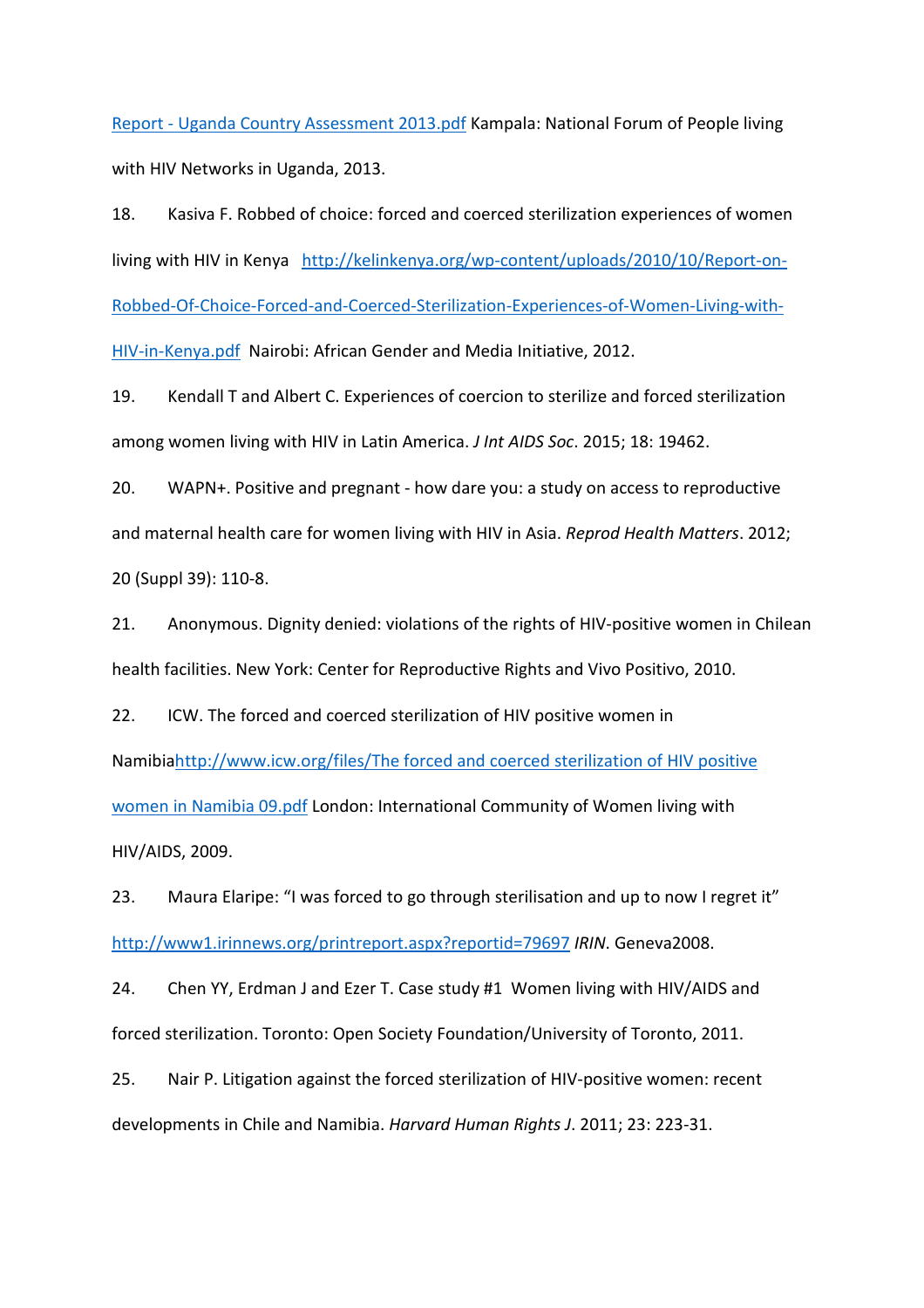26. Mthembu S, Essack Z and Strode A. *'I feel like half a woman all the time': a qualitative report of HIV-positive women's experiences of coerced and forced sterilisations in South Africa* <http://www.africawln.org/resource-page/>Her Rights Initiative/Health Economics AIDS Research Division, 2011.

27. Forced sterilization in Chile. New York: Center for Reproductive Rights, 2014.

28. Rowlands S and Amy JJ. Sterilization of those with intellectual disability: evolution from non-consensual interventions to strict safeguards. *J Intellect Disabilities*. 2017.

29. Anonymous. Against her will: forced and coerced sterilization of women worldwide

[https://www.opensocietyfoundations.org/publications/against-her-will-forced-and-](https://www.opensocietyfoundations.org/publications/against-her-will-forced-and-coerced-sterilization-women-worldwide)

[coerced-sterilization-women-worldwide](https://www.opensocietyfoundations.org/publications/against-her-will-forced-and-coerced-sterilization-women-worldwide) (2011).

30. McLaughlin LC. The price of failure of informed consent law: coercive sterilisations of HIV-positive women in South Africa. *Law & Inequality*. 2014; 32: 69-93.

31. de Bruyn M. Women, reproductive rights and HIV/AIDS: issues on which research and interventions are still needed. *J Health Population & Nutrition*. 2006; 24: 413-25.

32. Smith AD. Women's Legal Centre hails wider import of Namibia sterilisation verdict. *Guardian*. London2012.

33. Goffman E. *Stigma: notes on the management of spoiled identity*. Englewood Cliffs NJ: Prentice-Hall, 1963.

34. Patel P. Forced sterilization of women as discrimination. *Public Health Reviews*. 2017; 38: 15.

35. Wilton K. "Double stigma": forced sterilization of women living with HIV in Kenya and Namibia. *Differentakes*. 2013; 80: 1-4.

36. Lawless S, Kippax S and Crawford J. Dirty, diseased and undeserving: the positioning of HIV positive women. *Soc Sci Med*. 2006; 43: 1371-7.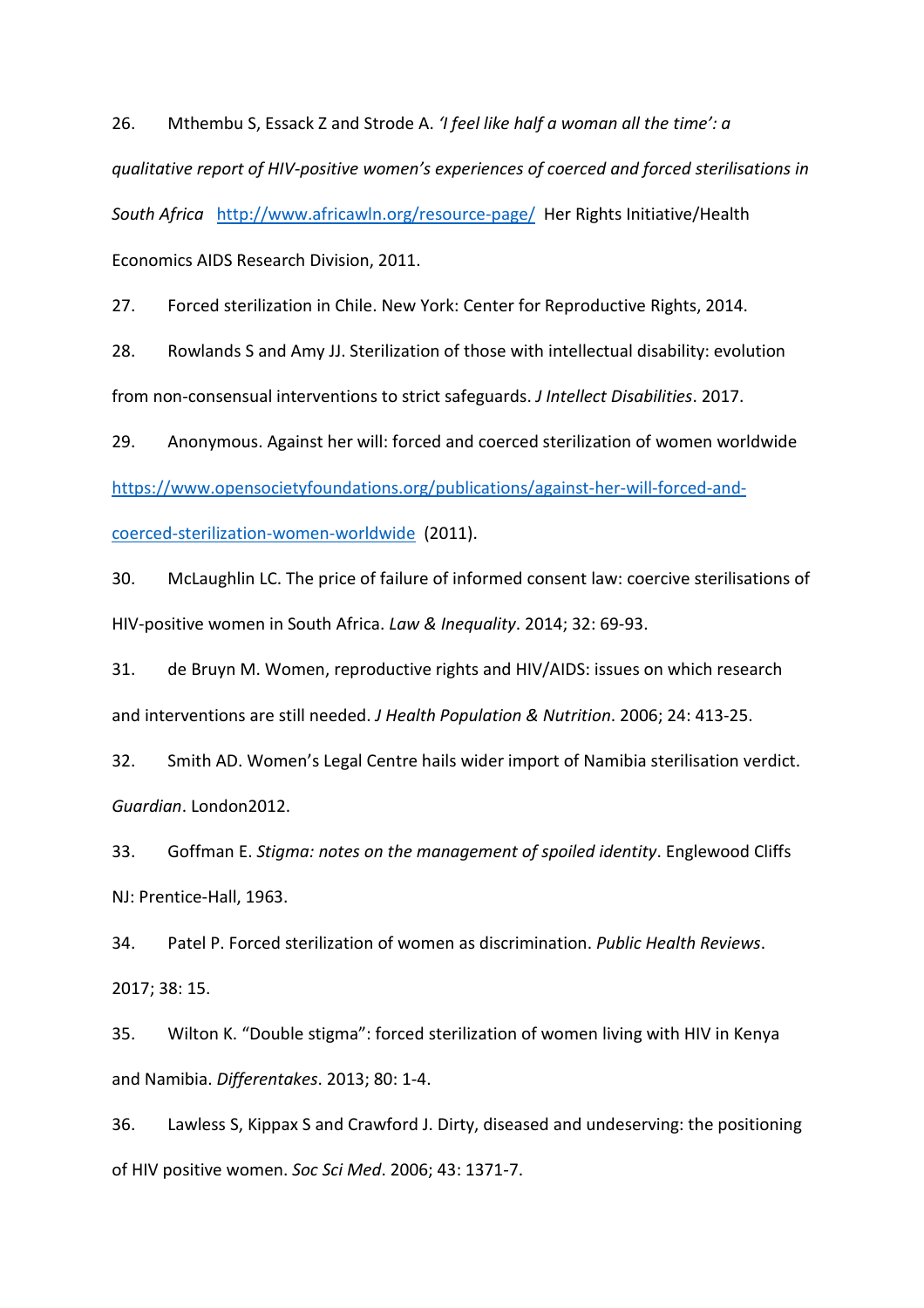37. Rankin WW, Brennan S, Schell E, Laviwa J and Rankin SH. The stigma of being HIVpositive in Africa. *PLoS Med*. 2005; 2: e247.

38. Sifris R. Involuntary sterilization of HIV-positive women: an example of intersectional discrimination. *Human Rights Quarterly*. 2015; 37: 464-91.

39. Goodyear-Smith F and Buetow S. Power issues in the doctor-patient relationship. *Health Care Analysis*. 2001; 9: 449-62.

40. Sifris R. The involuntary sterilisation of marginalised women: power, discrimination and intersectionality. *Griffith Law Review*. 2016; 25: 45-70.

41. FIGO. Ethical issues in obstetrics and gynecology. London: International Federation of Gynecology and Obstetrics, 2015.

42. Beauchamp TL and Childress JF. *Principles of biomedical ethics*. 7th ed. New York: Oxford University Press, 2013.

43. Bi S and Klusty T. Forced sterilizations of HIV-positive women: a global ethics and policy failure. *AMA J Ethics*. 2015; 17: 952-7.

44. Perriëns J and Habiyambere V. *Access to antiretroviral drugs in low- and middleincome countries: technical report July 2014*. Geneva: World Health Organization, 2014.

45. Committee on the Elimination of Discrimination Against Women. General recommendation no. 24: Article 12: women and health. New York: United Nations, 1999.

46. WHO. *Eliminating forced, coercive and otherwise involuntary sterilization*. Geneva: World Health Organization, 2014.

47. ICC. Rome Statute of the International Criminal Court. In: International Criminal Court, (ed.). The Hague2002.